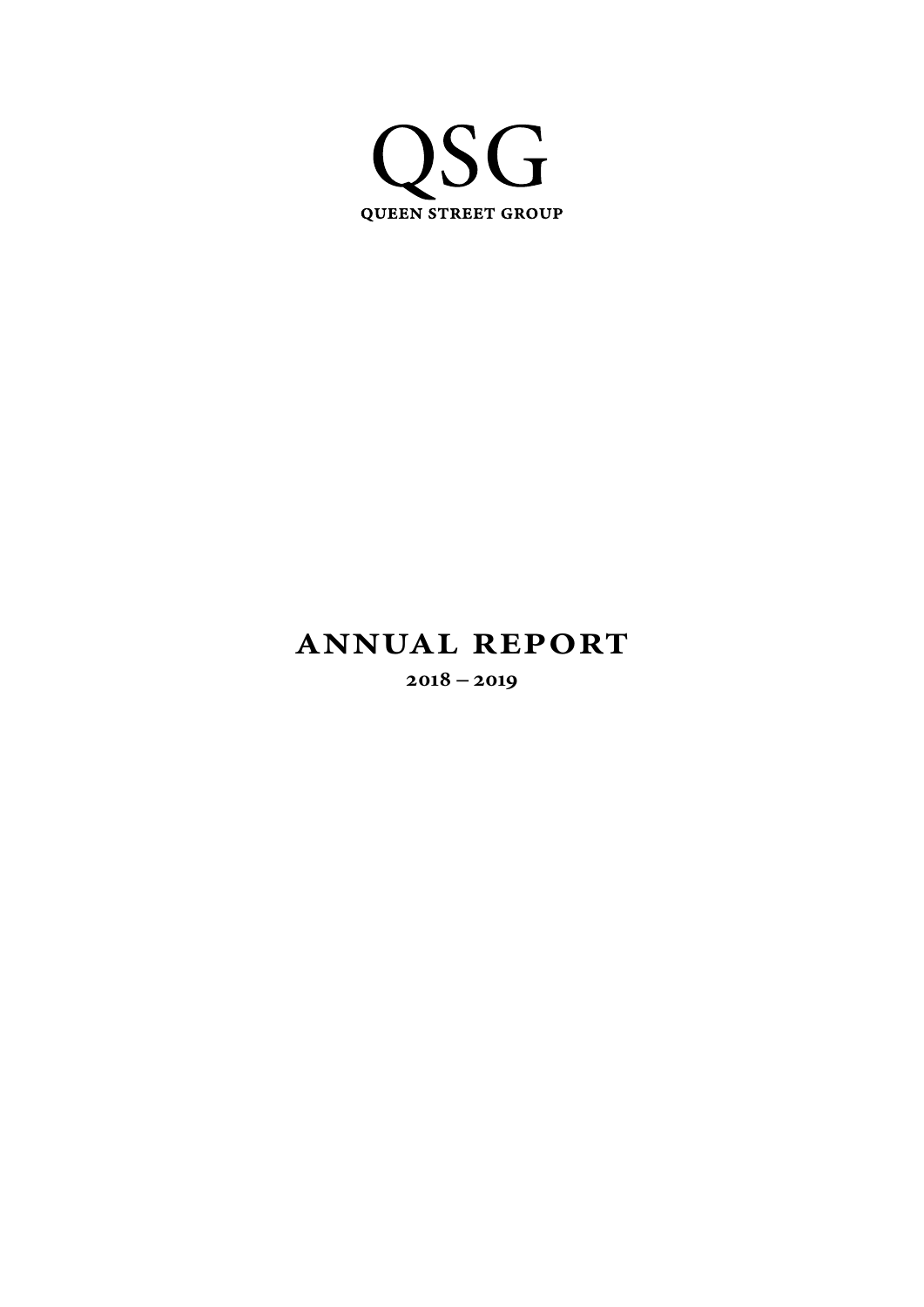# **contents**

| <b>FOREWORD</b><br>01 |                                                      |                                                                                                                                   |    |  |
|-----------------------|------------------------------------------------------|-----------------------------------------------------------------------------------------------------------------------------------|----|--|
|                       |                                                      | <b>EXECUTIVE SUMMARY</b>                                                                                                          | 02 |  |
| 1                     | 06<br>INTRODUCTION TO THE QUEEN STREET GROUP         |                                                                                                                                   |    |  |
|                       | 1.1                                                  | Why was the Queen Street Group founded?                                                                                           |    |  |
|                       | 1.2                                                  | How did the Queen Street Group originate?                                                                                         |    |  |
|                       | 1.3                                                  | How does the Queen Street Group operate and who are                                                                               |    |  |
|                       |                                                      | the founding members?                                                                                                             |    |  |
|                       | 1.4                                                  | What does the Queen Street Group stand for?                                                                                       |    |  |
| $\mathbf{2}$          |                                                      | THE QUEEN STREET GROUP MEMBER TRUSTS AND THEIR<br><b>SCHOOLS - A NUMERICAL PROFILE</b>                                            | 10 |  |
|                       | 2.1                                                  | Overview                                                                                                                          |    |  |
|                       |                                                      | 2.2 Commentary                                                                                                                    |    |  |
|                       | 2.3                                                  | QSG and the national picture                                                                                                      |    |  |
| 3                     |                                                      | QUEEN STREET GROUP ACTIVITIES IN 2018-19<br>13                                                                                    |    |  |
|                       | 3.1                                                  | Summary of QSG activity in 2018-19                                                                                                |    |  |
|                       | 3.2                                                  | Operations: QSG practice in Education, Finance, HR                                                                                |    |  |
|                       | 3.3                                                  | Strategy: QSQ CEOs in discussion with national education leaders                                                                  |    |  |
|                       | 3.4                                                  | Key conclusions of QSG discussion, intelligence gathering and<br>analysis in $2018 - 19$                                          |    |  |
|                       |                                                      | $\sim$ CEO perspectives: effective governance and management of<br>groups of schools by Trusts                                    |    |  |
|                       |                                                      | $\sim$ Quality of education in schools, including the role of inspection                                                          |    |  |
|                       |                                                      | $\sim$ Sound financial planning in an uncertain and volatile environment<br>$\sim$ The recruitment and retention of able teachers |    |  |
| 4                     | THE QUEEN STREET GROUP: PRIORITIES FOR 2019-20<br>21 |                                                                                                                                   |    |  |
|                       | 4.1                                                  | CEOs' strategic overview                                                                                                          |    |  |
|                       | 4.2                                                  | Education                                                                                                                         |    |  |
|                       | 4.3                                                  | Finance                                                                                                                           |    |  |
|                       | 4.4                                                  | <b>HR</b>                                                                                                                         |    |  |
|                       |                                                      |                                                                                                                                   |    |  |

**5 conclusions 24**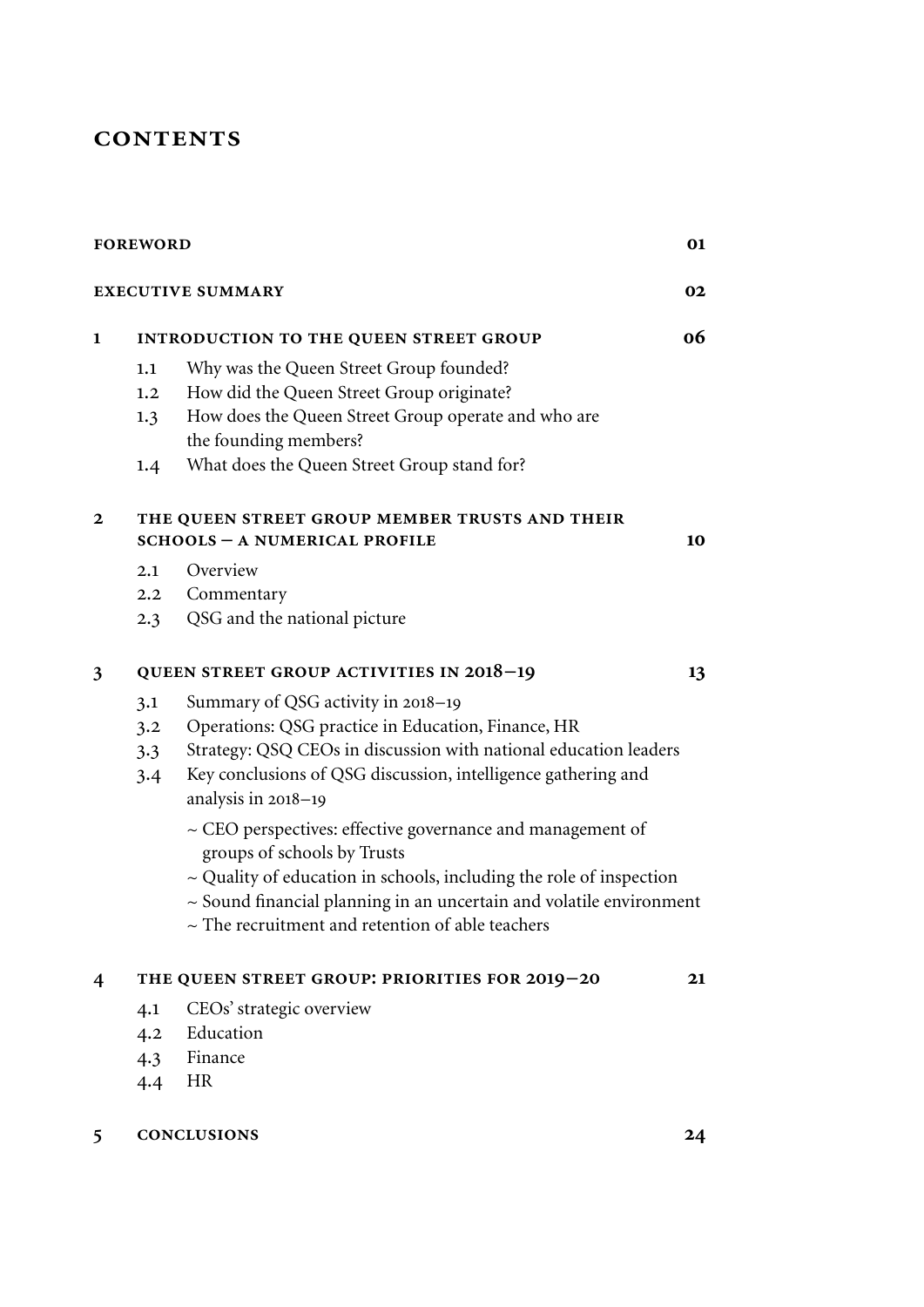**This report sets out the work of the Queen Street Group of Multi-Academy Trusts (MATs) during 2018–19. This was a year in which change continued unabated in the way publicly funded primary and secondary schools in England are governed, managed and regulated.**

The first academies were established in 2002. Within five years, Multi-Academy Trusts were beginning to emerge, with several starting to become nationally known. 2010–13 saw a surge in pace, with a fifteen-fold increase in the number of schools becoming academies.[1] By 2016 there were 738 MATs in operation.[2] In 2018, the point was reached when more than half of all pupils in England's state schools were being educated in institutions governed by a Trust.[3]

This is the biggest change in state school governance since 1902 and it has come about rapidly.

Innovation in policy has led to innovation in practice. New legal instruments have been created, new funding structures put in place and new forms of accountability established. At times the pace of change has been demanding, with both Trust boards and management teams assimilating new responsibilities and accommodating revised regulations at speed.

Despite this, the first and constant priority of those who govern and manage academies is to ensure high-quality learning among pupils by enabling staff in schools – not just teachers but all those who contribute in various roles – to work as effective and fulfilled professionals.

This report explains how, in furtherance of these principal tasks, 17 Trusts have formed a voluntary collaboration and turned it into a formal organisation in order to share joint experience, deepen collective expertise, increase efficacy and, in an apolitical spirit, affirm the moral purpose of their work.

<sup>[1]</sup> DfE (2016). *Academies Annual Report. Academic year: 2014 to 2015* (HC 749), p. 14.

<sup>[2]</sup> The Education Company (2016)*.* Of the 738 MATs managing at least two schools: 587 had five or fewer schools; 111 had 6–11 schools; 27 had between 12–25 schools; and 13 had 26 or more schools. See: [besa.org.uk/key-uk](https://www.besa.org.uk/key-uk-education-statistics/)[education-statistics/](https://www.besa.org.uk/key-uk-education-statistics/).

<sup>[3]</sup> DfE (2019). *The proportion of pupils in academies and free schools, in England, in October 2018. Ad-hoc notice: January 2019*, p. 2*:* "As of October 2018, 50.1% of pupils studying in state-funded schools in England were in an academy or free school". [assets.publishing.service.gov.uk/government/uploads/system/uploads/attachment\\_data/](https://assets.publishing.service.gov.uk/government/uploads/system/uploads/attachment_data/file/772809/Proportion_of_pupils_in_academies_and_free_schools.pdf) file/772809[/Proportion\\_of\\_pupils\\_in\\_academies\\_and\\_free\\_schools.pdf.](https://assets.publishing.service.gov.uk/government/uploads/system/uploads/attachment_data/file/772809/Proportion_of_pupils_in_academies_and_free_schools.pdf)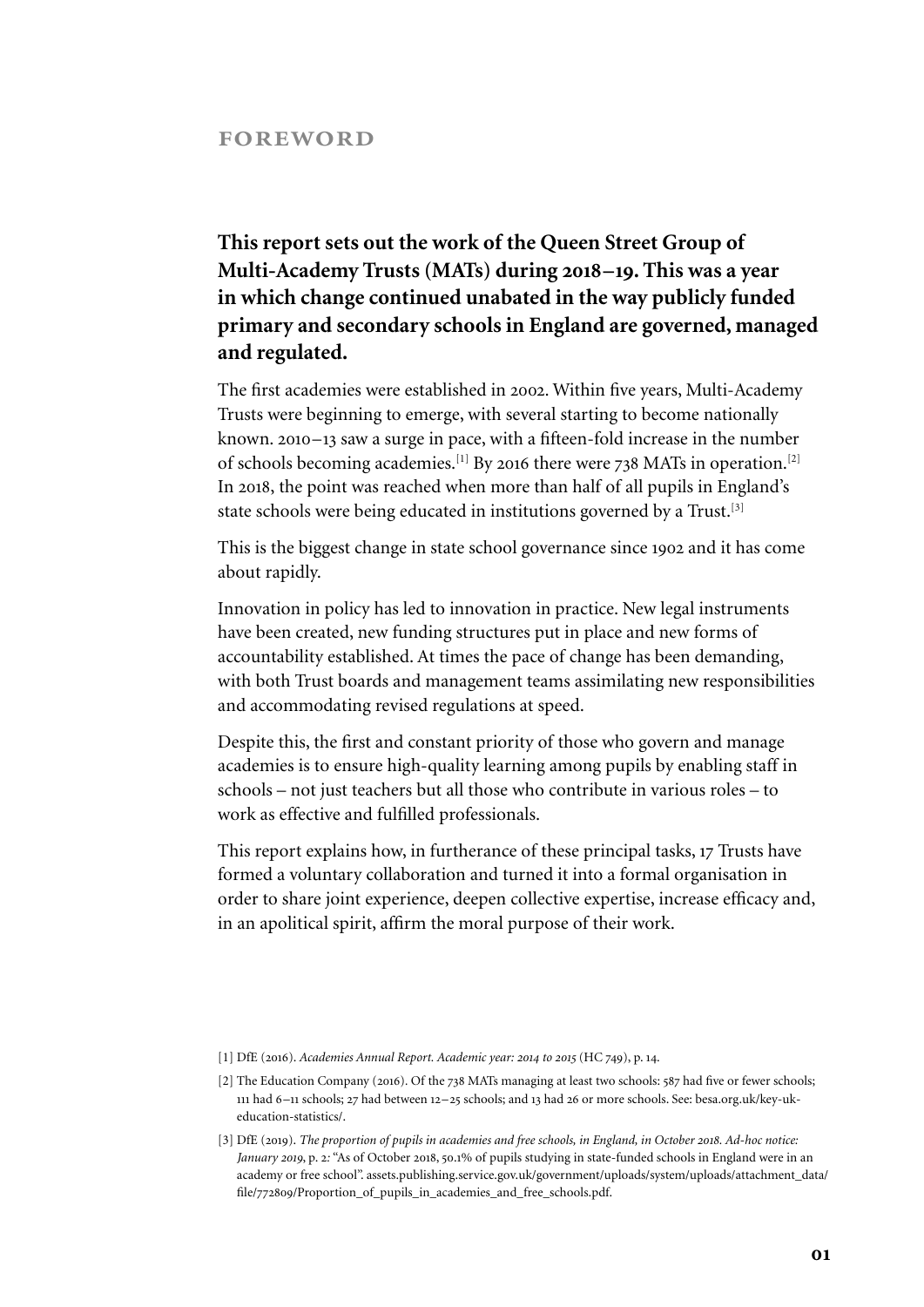# **executive summary**

## **The Queen Street Group: origins**

A group of Multi-Academy Trust (MAT) chief executive officers (CEOs) began meeting informally in June 2015. This group became a voluntary alliance that met regularly during 2016–18 to exchange operational insights, peer-to-peer. During 2017–18, the CEOs decided to create a formal legal entity to encourage and extend these discussions, leading to the Queen Street Group being incorporated in October 2018 with 17 Trusts in membership. [*Sections 1.1–1.3.*]

## **The Queen Street Group: aims and values**

The Queen Street Group (QSG) is a very practical body designed to encourage organisational development, both collectively and within each Trust, through: exchanging insight; identifying the operational goals shared between Trusts and regulators; developing the expertise of specialist senior staff; and undertaking data analysis. Its formal constitution encourages common adherence to ethical standards in the provision of high-quality pupil education. [*Sections 1.3–1.4.*]

## **QSG: facts and figures**

- $\sim$  The 17 QSG member Trusts educate between them 201,000 pupils enrolled across 374 schools; the schools are located in all of the eight regions of England overseen by Regional Schools Commissioners. The Trusts are highly varied in origin, size and geography but share a commitment to improving the education of children living in disadvantaged circumstances whose schools have lost their way and require a fresh start. [*Section 2.1*]
- $\sim$  Compared to the national picture, pupils in schools managed by QSG member Trusts are considerably more likely to qualify as Pupil Premium students. Two-thirds of pupils of member Trusts are educated in secondary schools. The remainder are in primary schools, all-through schools, special schools or are being educated in alternative provision. [*Sections 2.2–2.3*]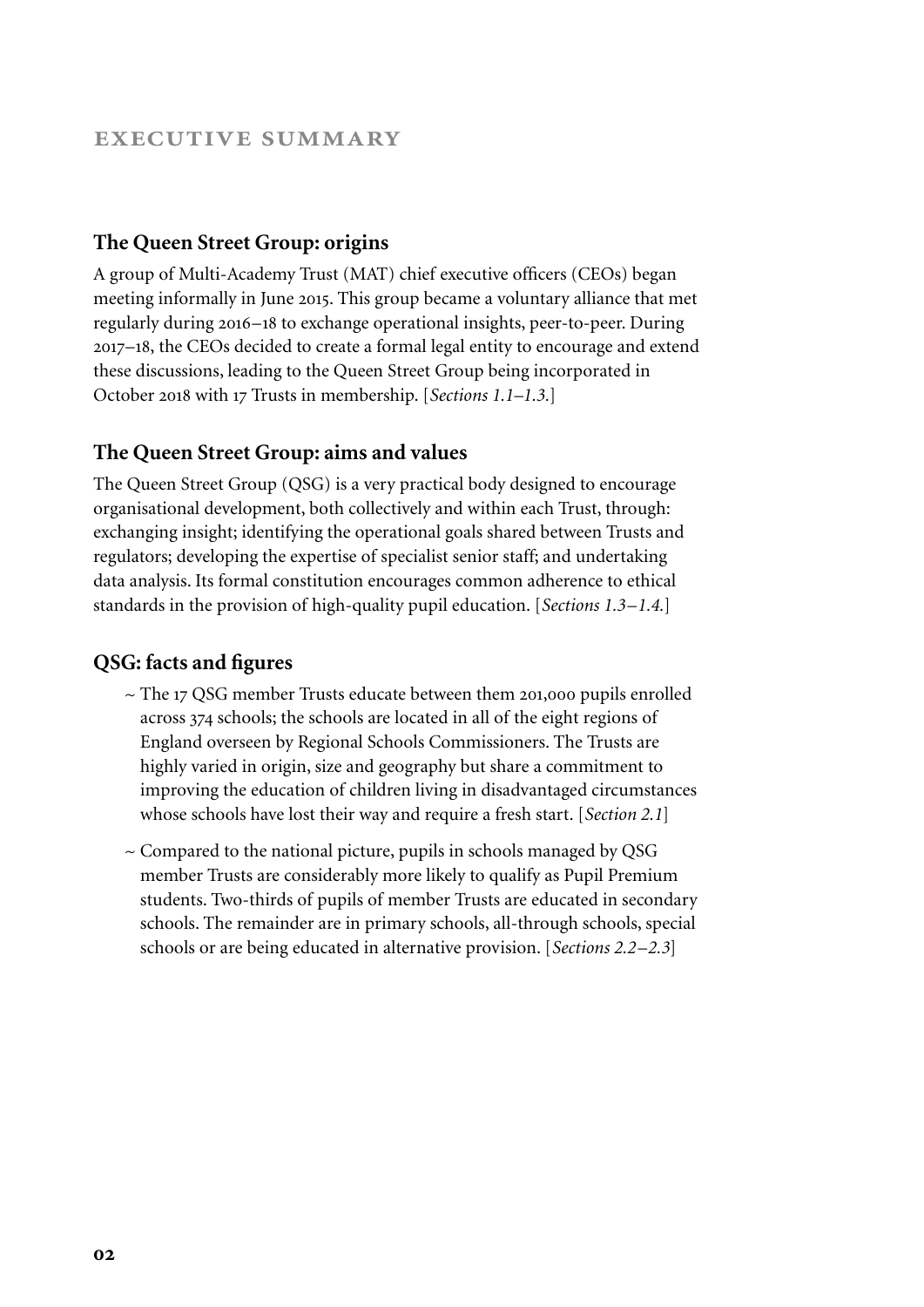# **Activity in 2018–19**

The collective work of the member Trusts in 2018–19 has focused on four substantive themes: quality of education; sound financial planning; recruitment and retention of able teachers; and effective governance and management. These themes have been pursued through three main activities:

- ~ strategic discussion between QSG CEOs and national education leaders;
- ~ operational scrutiny by groups of Trust directors responsible for Education, Finance and HR;
- $\sim$  presentation of results through internal briefings and short analytical reports. *[Sections 3.1–3.3]*

# **Key conclusions**

The conclusions arising from the work of QSG member Trusts during 2018–19 fall under four headings.

### **1) governance and management**

The aims and operations of well-managed MATs are not widely understood by the public or by professionals in education, including many public officials. This knowledge gap matters, given the role of leading Trusts in:

- $\sim$  bringing coherence to the geography of the national academies programme;
- $\sim$  developing new, value-added ways of managing schools;
- $\sim$  blending financial sustainability, local autonomy and innovation.

They also bring strong national insight to the problem of 'orphan schools' and the effectiveness and consistency of the role of Regional Schools Commissioner. Further discussion with officials at the Education and Skills Funding Agency (ESFA) is likely to contribute to increased sophistication in the financial management of MATs.

## **2) quality of education**

The year has seen a welcome refocusing on the school curriculum. This work is significantly enhanced in those Trusts which have knowledgeable and wellintegrated management functions. It also raises important questions as to whether the curriculum should be differentiated school-by-school to take account of the local situation. In every case the curriculum needs to enhance the education of all pupils in the school, as should the forms of attainment most valued by politicians and regulators. Meanwhile, the puzzle as to whether revised methods of inspection can reduce teacher workload remains unresolved.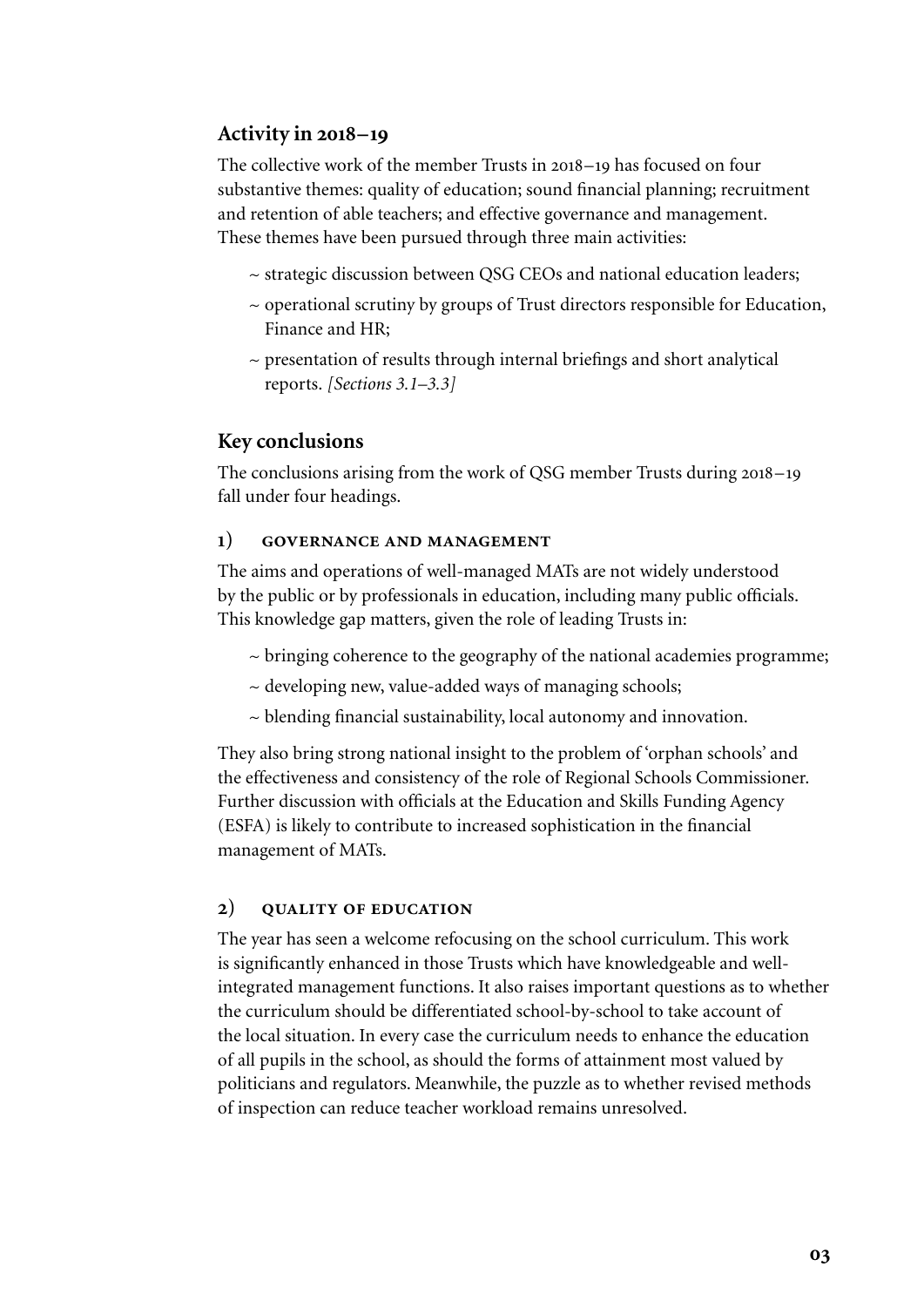### **3) financial planning**

Data collected across QSG Trusts in 2018–19 has illustrated the complexities and difficulties of preparing sound long-term financial plans and forecasts in a period of high political volatility. In particular, there are many uncertainties over income and expenditure estimates due to policy processes beyond the control and influence of MATs. Trusts understand that these inhibitors to sound planning are also beyond the control of ESFA. Nevertheless, at the level of each Trust they make accurate financial forecasting and adequate expenditure on capital difficult for even the most experienced trustee board to oversee.

#### **4) recruitment and retention of able teachers**

MATs have a number of built-in advantages when it comes to managing teacher recruitment and retention. This is especially the case in Trusts adhering to principles of ethical leadership and best-practice innovation, such as those found in the membership of QSG. Promising areas for enhanced recruitment and retention of staff include careful planning of the workload of new teachers while also providing coherence and stability in working conditions and cultures, without cramping innovation and initiative. There remains more to do across English education in reaching those community groups from which teacher recruitment is disproportionately low. *[Section 3.4]*

# **QSG: priorities for 2019–20**

The work of the Queen Street Group will continue to focus on strategic discussion among the CEOs and invited guests, complemented by the more detailed operational considerations of specialist teams of directors in the areas of Education, Finance and HR**.**

#### **~ ceos' strategic overview**

Among other priorities, generating innovation in the ways groups of schools can best meet the needs of a fast-changing society will continue to be an important goal, especially where technology and artificial intelligence (AI) solutions are harnessed and intelligent but streamlined management of data increases in sophistication. Within QSG, the coming year is likely to see elaboration of the member Trusts' joint stance on ethical leadership, along with a formalised procedure for admitting additional Trusts into membership of the Group.

#### **~ education**

Priorities for the coming year include a continued focus on the well-being of staff within Trusts and a fresh look at the intrinsic curriculum ethos of schools, including the extent to which curriculum goals should be specific to each school.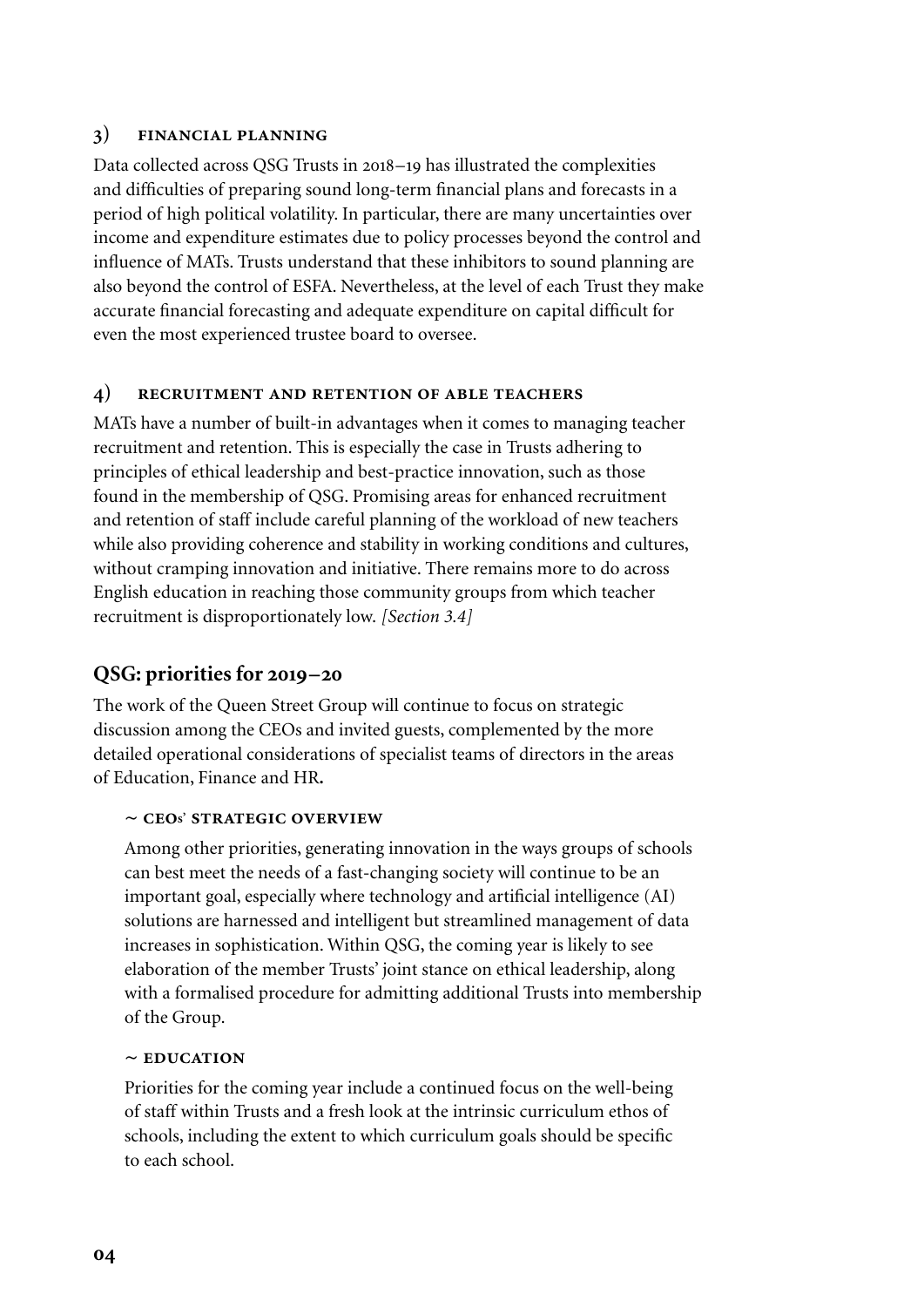#### **~ finance**

If funding pressures are eased, securely governed Trusts will look afresh at: ways of taking on those schools in challenging circumstances where the institution concerned already has significant financial problems; and means to undertake capital projects that meet a higher proportion of the outstanding requirements indicated by condition surveys.

#### $\sim$ **HR**

Recruiting high-quality prospective teachers will remain a challenging but important priority, particularly within the established shortage subjects. So, too, will be the aim of streamlining staff workload at a time when the inspection framework is undergoing substantial change. *[Section 4]*

## **Conclusions**

The Queen Street Group has met the aims set for its first year of formal operation. Processes designed to enable discussion and analysis have worked well, the conclusions drawn have achieved a wide degree of consensus across member Trusts and the priorities identified for the next year and beyond are well grounded, if challenging. The 17 Trusts which have come together to form QSG share an emphasis on institutional learning and, in so doing, they seek to exemplify a reliable constant in school governance and management, informed by shared ethical values. *[Section 5]*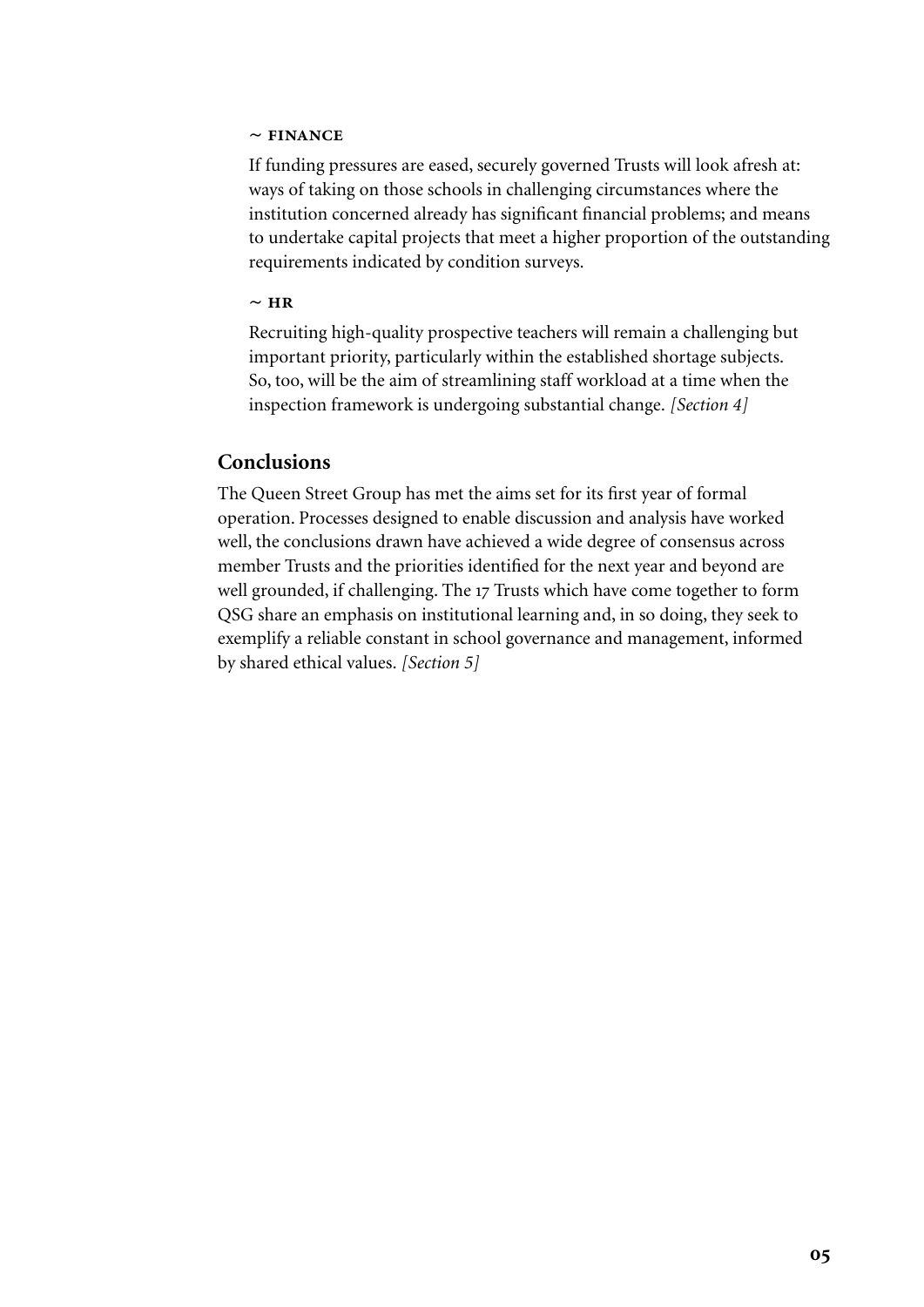#### **introduction to the queen street group 1**

# **This opening section explains the rationale for establishing the Queen Street Group, introduces its members and sets out its purposes.**

# **1.1 Why was the Queen Street Group founded?**

With the development of MATs occurring so fast, Ministers, Whitehall officials, regulators, funding agencies and Trusts have all needed to keep pace with the implications. Assumptions have to be checked, and understandings updated and clarified.

Ministers meet with the chief executive officers (CEOs) of MATs on an ad hoc basis and the Regional Schools Commissioners, established in 2014, meet with the CEOs to discuss matters relating to specific geographical areas. Of the principal regulators, Ofsted (inspection) engages separately with each school while ESFA (funding) deals with both 'stand-alone' academies and MATs on an individual basis.

From the perspective of the Trusts, such meetings as take place face-to-face provide an opportunity to brief those in authority on the operational impact of the government's emerging policies and procedures. However, these are 'vertical' encounters in the sense of being dialogue between those governing and those governed. Undeveloped until recently has been any 'horizontal' discussion through which senior executives across a stable, like-minded and ethically committed grouping of MATs can regularly exchange operational insights, peer-to-peer, and thus test collective understanding and develop joint perspectives and priorities.

It was to meet this need – and to emphasise joint endeavour and collective responsibility – that the Queen Street Group came into being.

# **1.2 How did the Queen Street Group originate?**

In June 2015, a group of 10 CEOs met to discuss how more-effective peer support might be developed between MATs which share similar values, so that the capacity and effectiveness of each Trust might be enhanced. Chaired as a one-off event by Lord Adonis, this meeting was not primarily concerned with examining national policy. Rather, its aim was to pinpoint those key areas of operations that required greater practical sophistication in the way they are jointly shaped by government officials and MAT executive teams.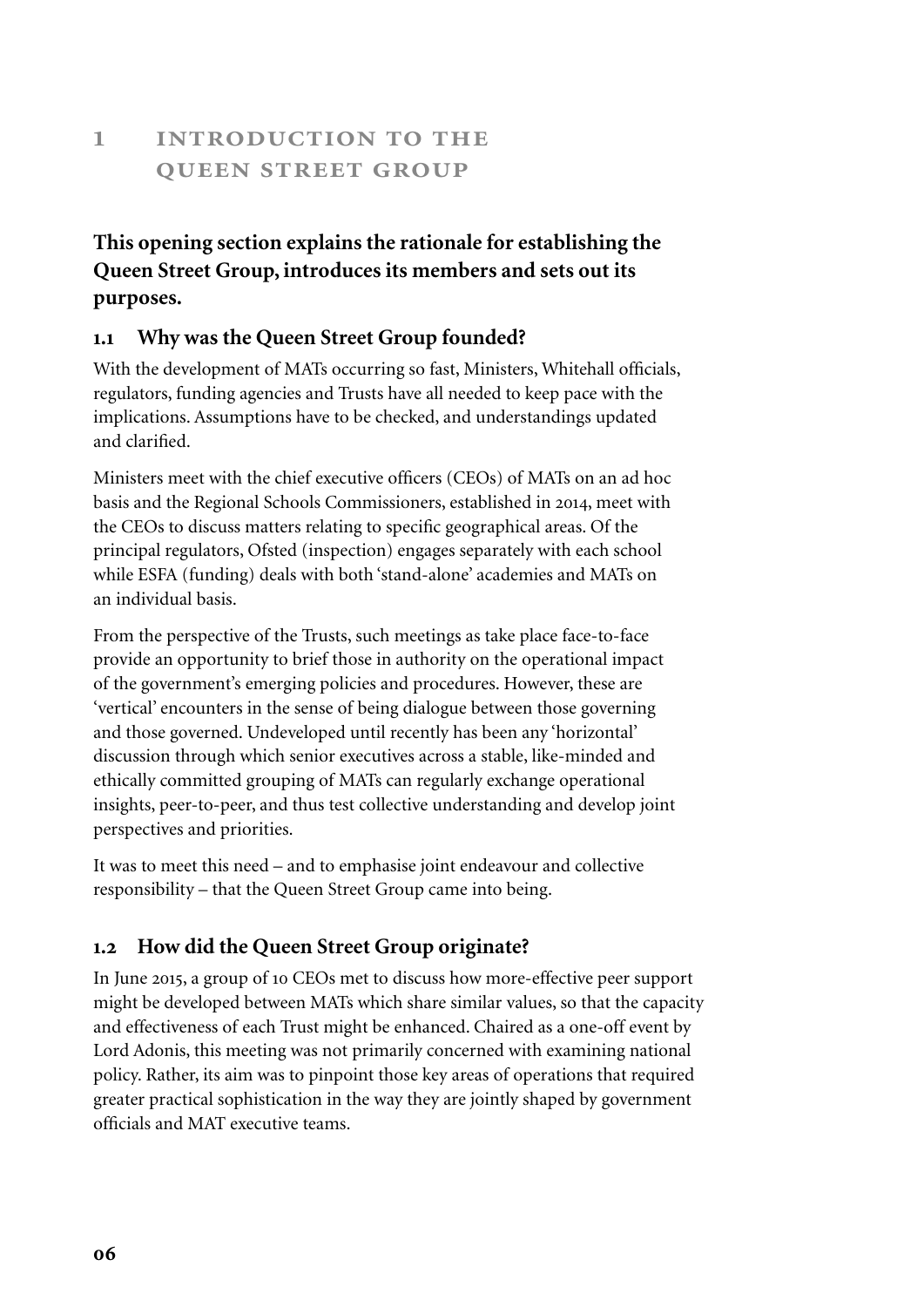Three urgent themes emerged from this discussion:

- $\sim$  securing the availability of a quality teacher workforce in each school;
- $\sim$  managing capital and revenue funding to the best effect at scale;
- $\sim$  articulating more clearly how MAT management works in practice, so that the understanding of regulators can become better developed and more nuanced.

Those present also agreed that, in 2015, the first of these themes was the most pressing.

# **1.3 How does the Queen Street Group operate and who are the founding members?**

Following the June 2015 meeting, the discussion group broadened until around 20 MAT CEOs were meeting once each term during 2016–17 and 2017–18. At this stage there remained no formal membership, with those initially involved simply having contacted peers they felt would be interested in joining the discussion and adding further viewpoints.

As a result, several more priorities to increase the efficacy of Trusts were added to the three initial themes: curriculum planning; the problem of MATs assuming responsibility for struggling schools that have substantial financial liabilities; the effectiveness of local planning undertaken by Regional Schools Commissioners accountable to Headteacher Boards; and the operation of the Education Services Grant through which MATs provide services formerly managed by local authorities.

Early in these discussions, attention turned to whether the grouping should become more formal. The practicalities of developing in this way were worked out in detail during 2017–18 and the decision taken to establish the Queen Street Group as a not-for-profit company with a defined membership.

In taking this step several advantages were envisaged.

- $\sim$  The voluntary alliance of like-minded Trusts already in place and like-minded in their ethical commitments could become more firmly established;
- $\sim$  Creating a formal entity of this kind was 'light touch', cost-effective and added clear value, while also representing a formal commitment on the part of each participating MAT to share insight and develop expertise on a regular basis.

Establishing a corporate framework would: enable clarity of vision; encourage organisational development, both collectively and within each Trust; underscore a common adherence to ethical standards and high-quality pupil education; and stimulate thinking ahead as to how school improvement more generally might develop.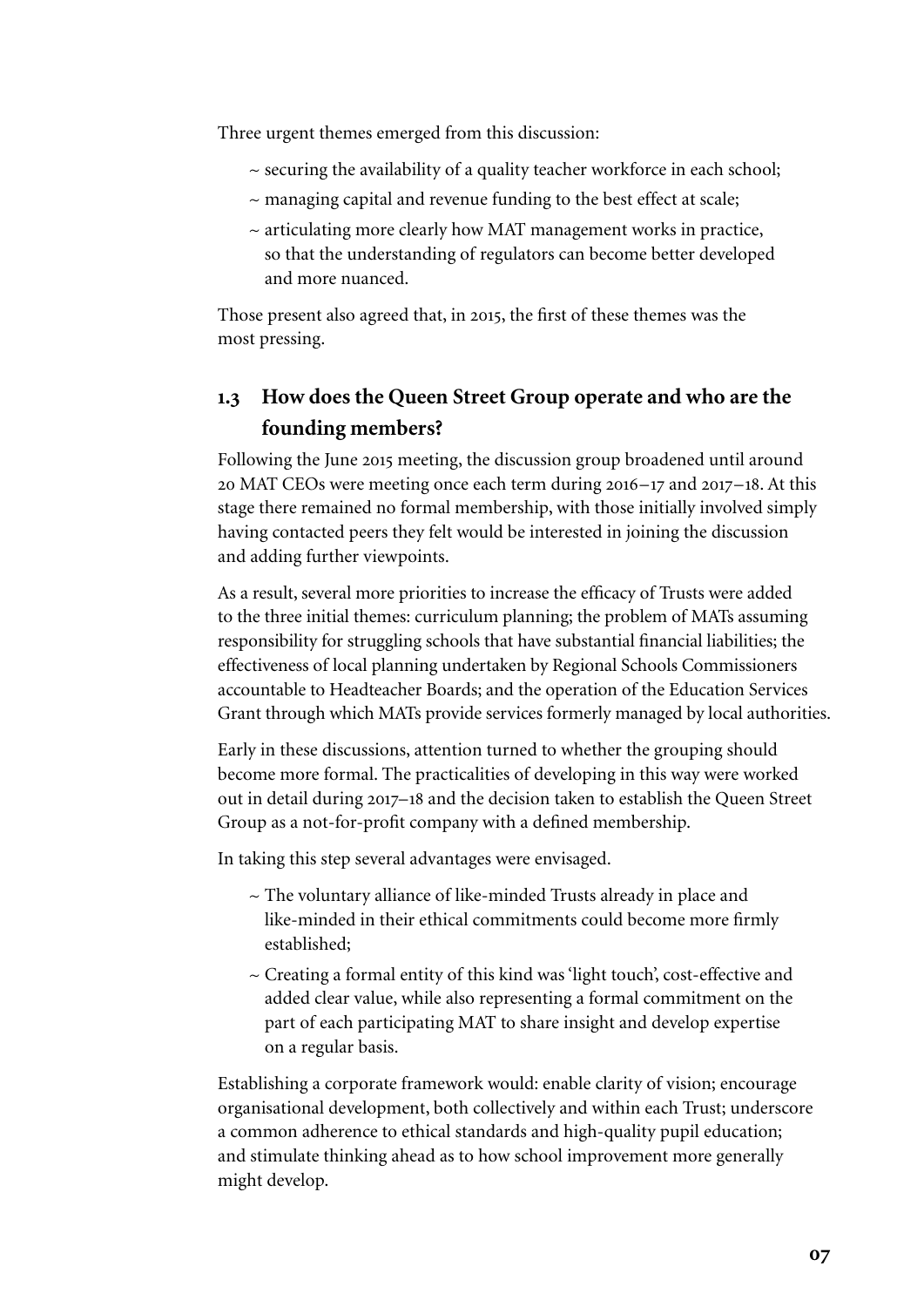The Queen Street Group was duly incorporated in November 2018 with 17 founding member Trusts *[Box 1]* and an elected Board *[Box 2]*.

| Queen Street Group member Trusts and their CEOs | Box 1                |
|-------------------------------------------------|----------------------|
| <b>Academies Enterprise Trust</b>               | Julian Drinkall      |
| <b>Astrea Academy Trust</b>                     | Libby Nicholas       |
| The Brooke Weston Trust                         | Dr Andrew Campbell   |
| <b>Cabot Learning Federation</b>                | Steve Taylor         |
| <b>Creative Education Trust</b>                 | Marc Jordan          |
| Dixons Academies Charitable Trust               | Sir Nick Weller      |
| <b>Education South West</b>                     | Roger Pope           |
| The First Federation Trust                      | Paul Walker          |
| <b>Future Academies</b>                         | Paul Smith           |
| <b>Lead Academy Trust</b>                       | Diana Owen           |
| <b>Leigh Academies Trust</b>                    | Simon Beamish        |
| <b>Oasis Community Learning</b>                 | John Murphy          |
| <b>Ormiston Academies Trust</b>                 | Nick Hudson          |
| South Farnham Educational Trust                 | Sir Andrew Carter    |
| <b>Unity Schools Partnership</b>                | Dr Tim Coulson       |
| <b>Ventrus Limited</b>                          | Gary Chown           |
| The White Horse Federation                      | Dr Nicholas Capstick |

# **1.4 What does the Queen Street Group stand for?**

The formal object of QSG is "to advance education for the public benefit".

The meetings which have taken place in 2018–19 indicate that the member Trusts believe this object can best be met through the structured set of activities described in the next section of this report. These activities have indicated to participants that QSG:

- $\sim$  is a very practical body it exists so that the leaders of MATs can enhance their joint effectiveness through sharing information, exchanging insight, identifying the operational goals they share with regulators and undertaking data analysis;
- $\sim$  is committed to developing the expertise of specialist senior staff, notably the directors within MATs responsible for Education, Finance and HR;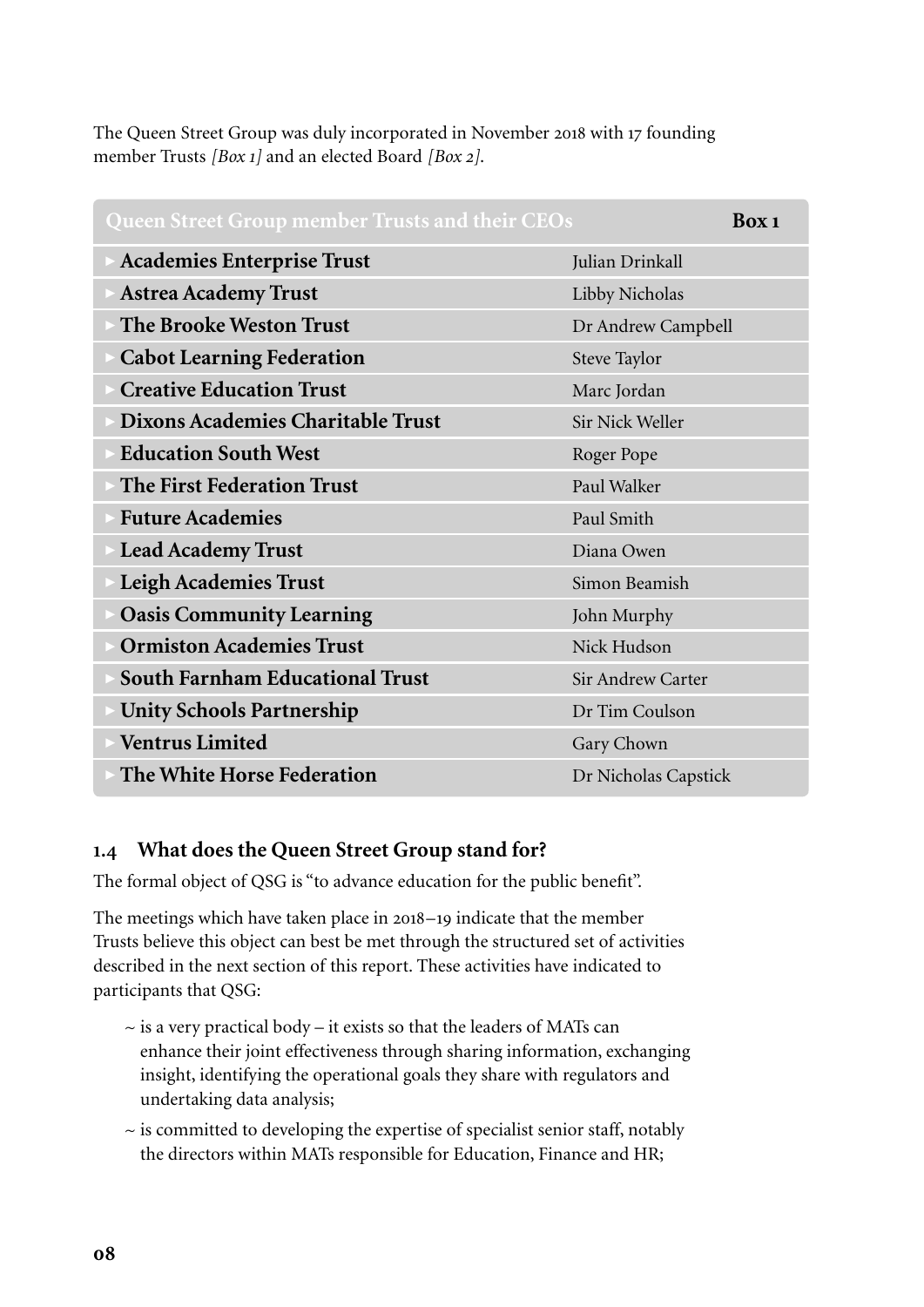# **The Queen Street Group Board Box 2 Box 2**

| Simon Beamish                      | Leigh Academies Trust             |
|------------------------------------|-----------------------------------|
| <b>Dr Nicholas Capstick</b>        | The White Horse Federation        |
| <b>Sir Andrew Carter</b>           | South Farnham School              |
| <b>Sir David Carter</b> (Co-opted) |                                   |
| Marc Jordan (Chair)                | <b>Creative Education Trust</b>   |
| ► Libby Nicholas                   | Astrea Academy Trust              |
| - Diana Owen                       | Lead Academy Trust                |
| <b>Steve Taylor</b> (Vice Chair)   | Cabot Learning Federation         |
| <b>Sir Nick Weller</b>             | Dixons Academies Charitable Trust |
|                                    |                                   |

Company Secretary: Dr William Richardson

- $\sim$  is active in identifying jointly those steps in the management of groups of academies that lead to greater sophistication, better value and improved pupil education;
- $\sim$  is concerned primarily with operational effectiveness rather than developing a critique of national policy. (The Confederation of School Trusts has this remit as the 'national voice' for academies and its members overlap with those of the QSG.)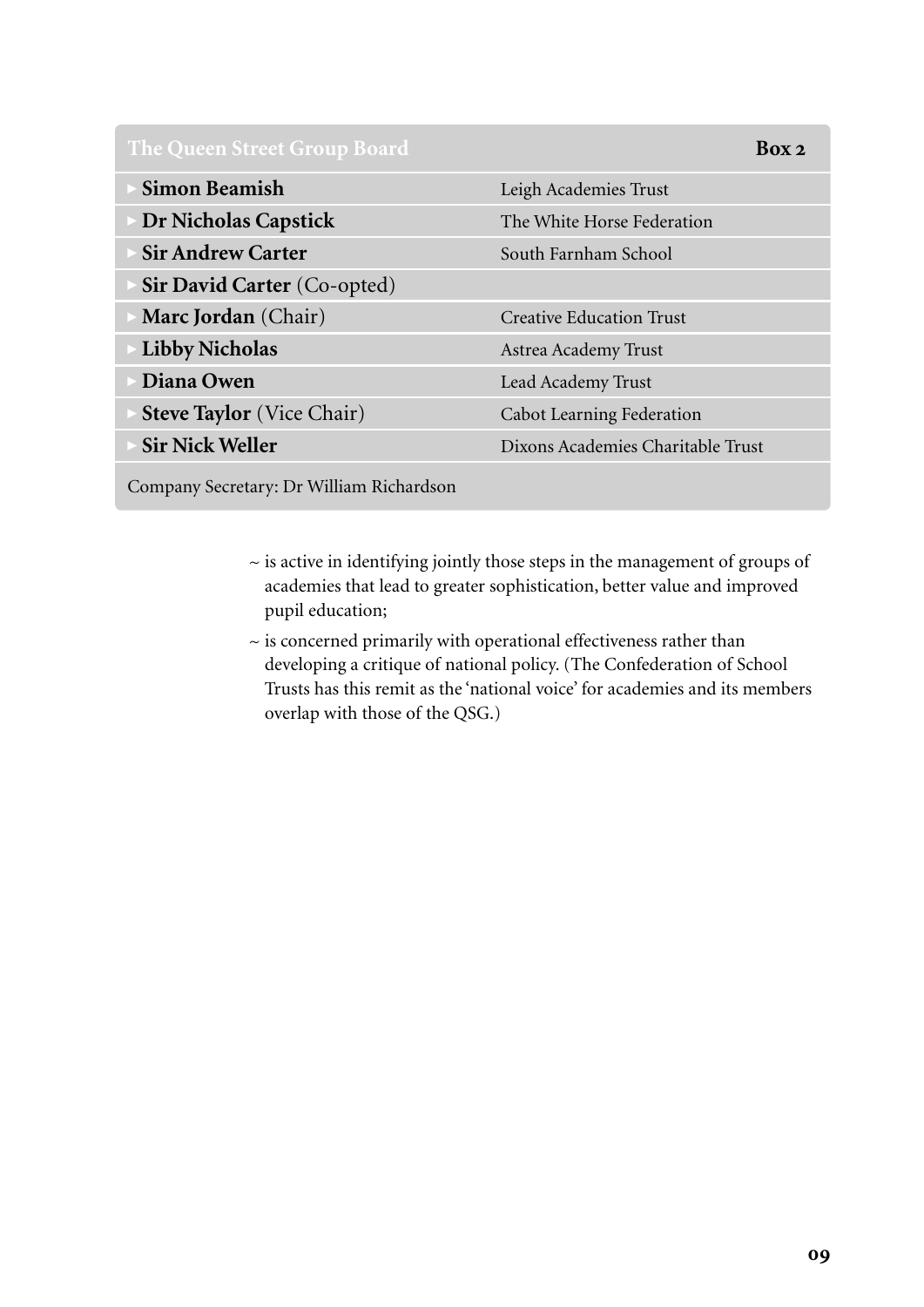#### **the queen street group member trusts and their schools – a numerical profile 2**

# **The data in this section was generated through a census of the 17 QSG Trusts undertaken in the autumn term of 2018.**

# **2.1 Overview**

### **pupils, schools and trust size**

- *~* QSG Trusts between them educate **201,000 pupils** enrolled across **374 schools**
- **~** The smallest Trust educates 1,600 pupils in three schools within a single local authority
- $\sim$  The largest educates 34,000 pupils in 62 schools across 28 local authorities

#### **educational commitments in common**

- *~* a strong espousal of the principles of ethical leadership (to be enshrined in a QSG Code of Practice)
- *~* a desire to serve a high proportion of children living in disadvantaged circumstances
- *~* a mission to improve schools that have lost their way and require a fresh start

### **geography**

*~* QSG Trusts are distributed among all eight of England's Regional Schools Commissioner (RSC) regions and across several dozen local authority areas

#### **scale**

- *~* The education of between 1,000 and 5,000 pupils five Trusts
- *~* The education of between 5,001 and 12,000 pupils seven Trusts
- *~* The education of between 12,001 and 35,000 pupils five Trusts

## **pupil characteristics**

- *~* 15.5% of children in QSG schools have SEND (national average: 14.9%)
- *~* 20.3% do not have English as their first language (national average: 19.3%)
- *~* 33.9% qualify as Pupil Premium students (national average: 28.1%)

### **dates of foundation**

*~* The various QSG Trusts were founded between 1990 and 2017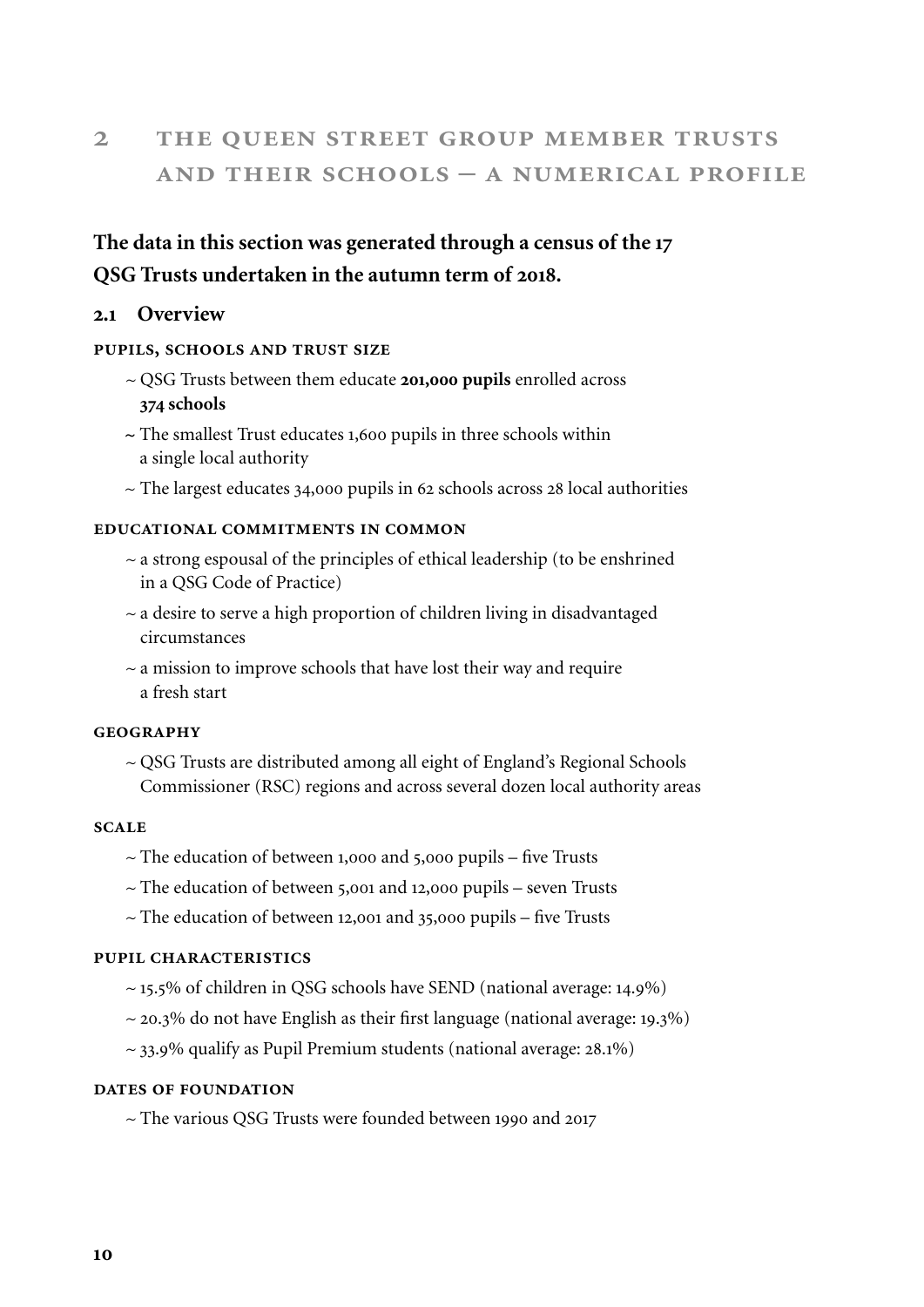## **2.2 Commentary**

The QSG Trusts are highly varied in origin, geography and size and, as such, broadly reflect the national picture. However, the Trusts are unified in having clear commitments in common, including a majority specialism of improving education for pupils in schools where circumstances are challenging.

The **374 schools** managed by the member Trusts break down as follows:

- $\sim$  Primary schools: 216 (58%)
- ~ Secondary schools: 140 (37%)
- $\sim$  All-through schools: 6 (2%)
- ~ Special schools: 12 (3%)

The average number of schools in each member Trust is 22, with the actual number per Trust ranging from 5 to 62.

Of the total number of schools, nine are free schools and four are schools of another specialist type (e.g. Alternative Provider, in-house resource unit).

The profile of the **201,237 pupils** across each of the QSG Trusts is also highly varied. The average number of pupils in each member Trust is 11,914, with the actual number per Trust ranging from 1,559 to 33,548.

The **type of school** being attended by pupils can be broken down as follows.

## **primary school pupils:**

 $\sim$  67,863 (33.7%), with the actual number of primary school pupils across member Trusts ranging from 793 to 11,637

#### **secondary school pupils:**

 $\sim$  132,070 (65.6%), with the actual number of secondary school pupils across member Trusts ranging from 0 to 29,454

#### **special school pupils:**

 $\sim$  1,304 (0.6%), with the actual number of special school pupils across member Trusts ranging from 0 to 551

Of the total number of pupils, 3,541 are free in schools.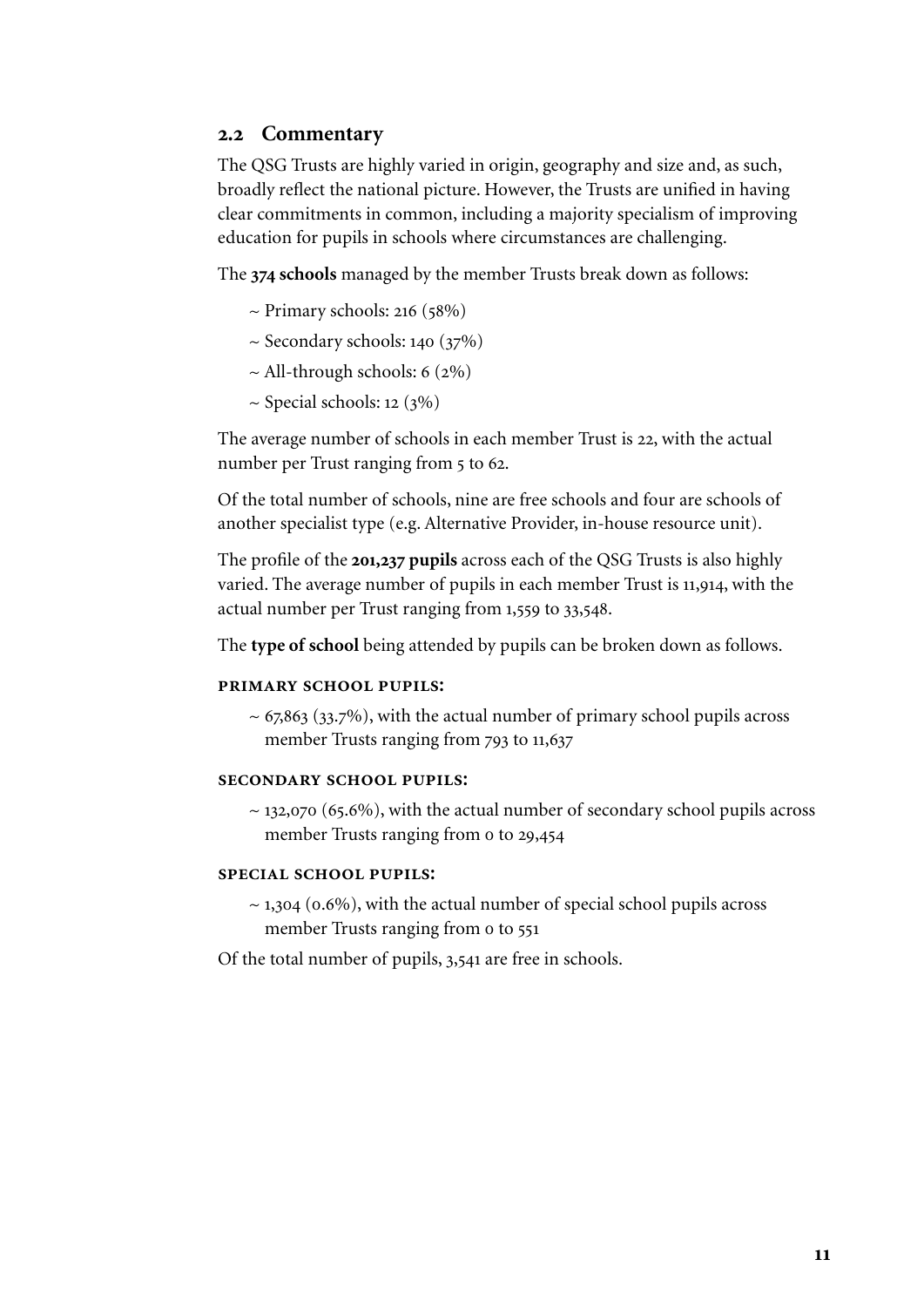The **demography of pupils** can be broken down as follows.

- *~* **send pupils** (Special Educational Needs and Disabilities): 31,368 (15.5% of all QSG pupils)
- *~* **ehc pupils** (Education, Health and Care plan): 7,587 (3.7% of all QSG pupils)
- *~* **minority ethnic pupils:**  65,448 (32.3% of all QSG pupils)
- *~* **pupils whose first language is not english:**  41,125 (20.3% of all QSG pupils)
- *~* **pupils qualifying for premium funding:**  68,594 (33.9% of all QSG pupils)

When it comes to **geography,** the distribution of QSG Trusts is fairly even across all eight of the districts overseen by Regional School Commissioners.

The varying size of the Trusts means that some are quite localised. Ten of the 17 Trusts have schools in only one region, while one has schools in seven of the regions and another has schools in all eight. Similarly, the spread across local authorities is varied, ranging from a Trust with schools in one authority to another with schools in 28.

# **2.3 QSG and the national picture**

Just as the size and shape of the 17 QSG Trusts is highly varied, so is the picture for MATs nationally. In 2016 it was estimated that 80% of MATs managed between 2 and 5 schools, 15% managed between 6 and 11 schools and 3.5% managed between 12 and 25 schools. Just 13 out of 738 MATs (1.5%) managed 26 or more schools<sup>[2]</sup>

Meanwhile, the pupil demographic across QSG schools indicates that children in these Trusts are: slightly more likely to have SEND and not to have English as their first language; and considerably more likely to qualify as Pupil Premium students.

These proportions are unsurprising given that a large majority of the schools to be found in QSG Trusts are working in challenging circumstances.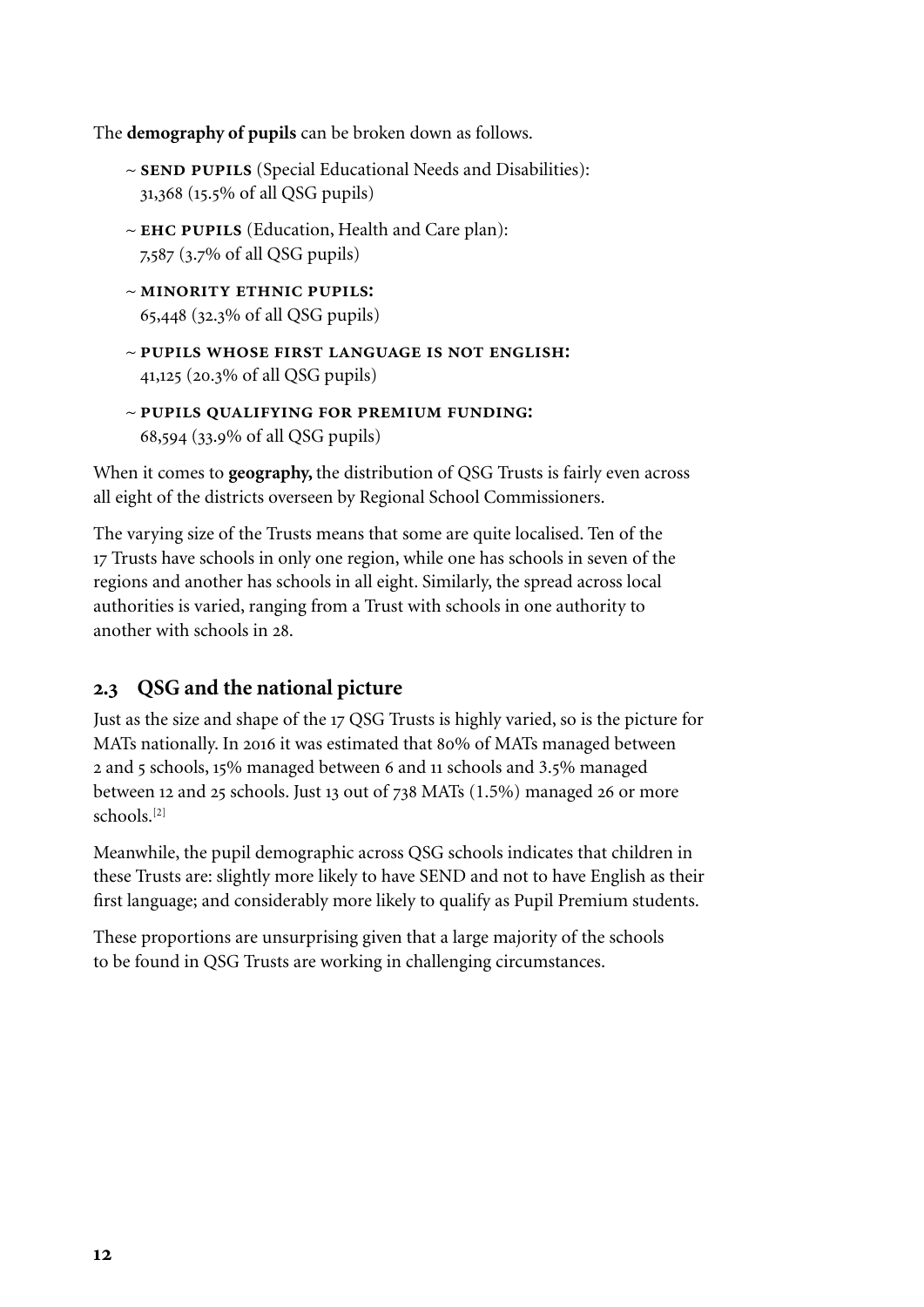#### **queen street group activities in 2018–19 3**

**This section summarises the work of the Queen Street Group over the past year. The nature of its activities is explained, the results of these endeavours are listed and the conclusions drawn from the overall programme of activities are set out.**

## **3.1 Summary of QSG activity in 2018–19**

In its first year of formal existence, the work of QSG has focused on **four substantive themes**:

- *~* quality of education in schools, including the role of inspection;
- *~* sound financial planning in an uncertain and volatile environment;
- *~* the recruitment and retention of able teachers;
- *~* the effective governance and management of groups of schools by Trusts.

These themes have been pursued through **three main activities**:

- ~ strategic discussion between the QSG CEOs and national education leaders;
- $\sim$  operational scrutiny by groups of Trust directors responsible for managing Education, Finance and HR;
- $\sim$  presentation of results through internal briefings and short analytical reports.

Since one of the main goals of QSG members is organisational learning, it has been important in this initial year to focus on productive activities as a precursor to generating useful results. Consequently, a short account of the structure of these activities now follows *[Sections 3.2 and 3.3]* before presentation of the substantive conclusions they have generated *[Section 3.4]*.

# **3.2 Operations: QSG practice in Education, Finance, HR**

A principal QSG activity in 2018–19 has been the operation of three specialist working groups: Education, Finance, HR. Each of these is made up of executives across QSG responsible for directing these operational areas of Trust work.

Meetings have included internal discussion, preparation of two-way briefings between members and guests from the national regulatory organisations, and data collection across QSG member Trusts. In each case the core purpose has been to identify aspects of management practice that can be improved, especially through feedback loops between operations staff in Trusts and officers in the regulatory bodies.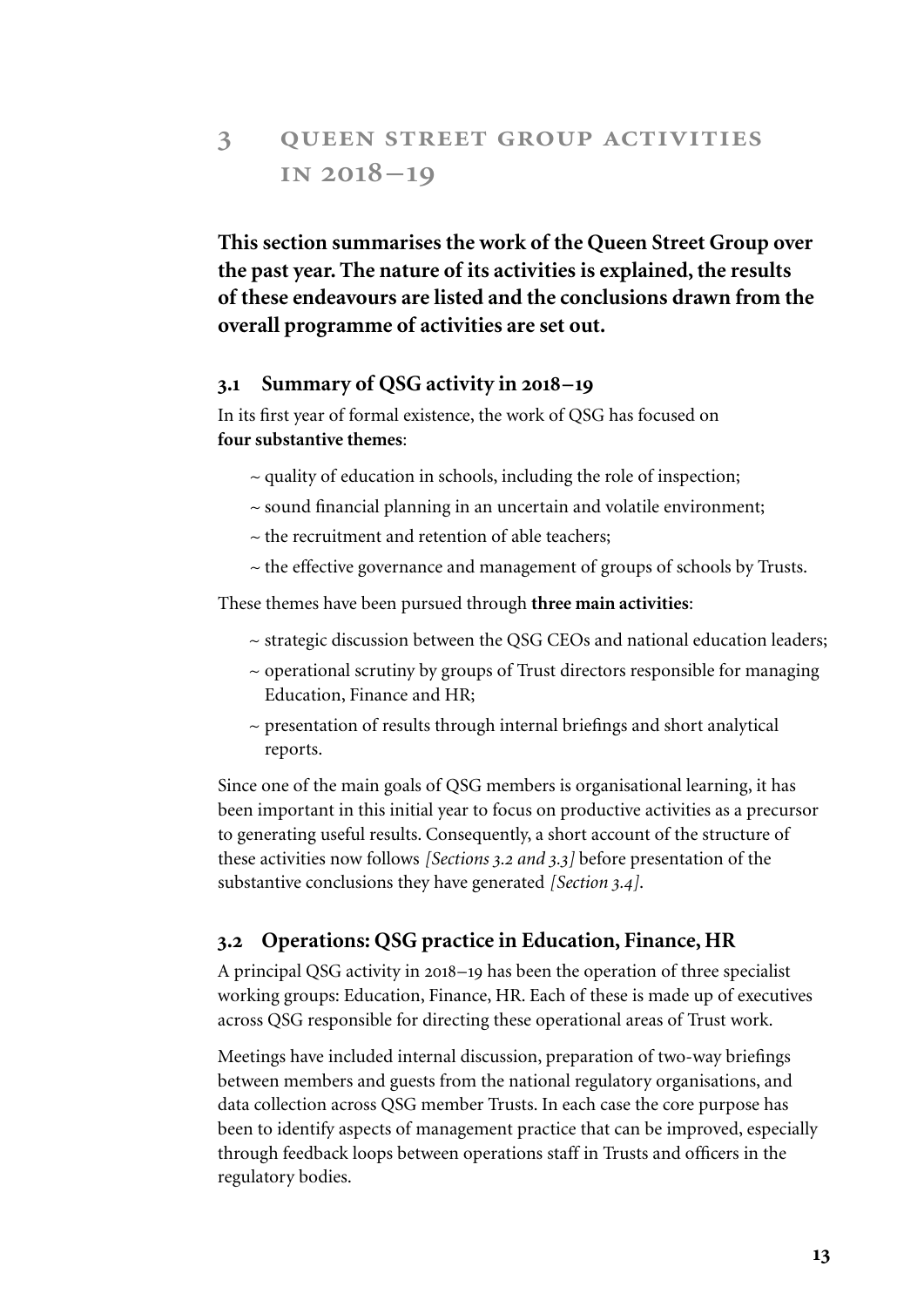The perceived effectiveness of the year's work was summarised by the specialist groups of directors across QSG member Trusts in their final 2019 meetings, as follows.

# **QSG Directors of Education: assessment of cross-Trust Box 3**

There has been significant analysis and evaluation of current and prospective approaches to curriculum across the Trusts during the year. This has focused on the particular curriculum intent of each Trust.

- Trusts have also concentrated on school improvement, especially the improvement of schools in challenging circumstances and how this is enhanced by an evolving sophistication of quality assurance.
- The specific and deliberate use of data has also been emphasised. This has typically involved reporting to the Board (and regulators) and detailed use internally to support teaching.
- These three activities point to an increasing maturity in Trusts' ability to improve the education of their pupils. There is a focus on curriculum detail, especially in challenging schools (typically sponsored academies) and building more effective Trust-wide use of intelligent information.

# **QSG Directors of Finance: assessment of cross-Trust Box 4**

- There has been a valuable opportunity this year to collate joint data about the risks to reliable financial forecasting and shortfalls in capital funding requirements across the QSG Trusts.
- Sharing of the intelligence has been of major benefit to Finance directors. It is highly strategic and has provided the basis for valuable discussion with the funding regulator.
- It has also been important for us individually and for wider QSG capacity building to be able to consider collectively the financial impact of decisions made by national bodies other than ESFA, including their potential for unintended impacts on sound financial management and planning within Trusts.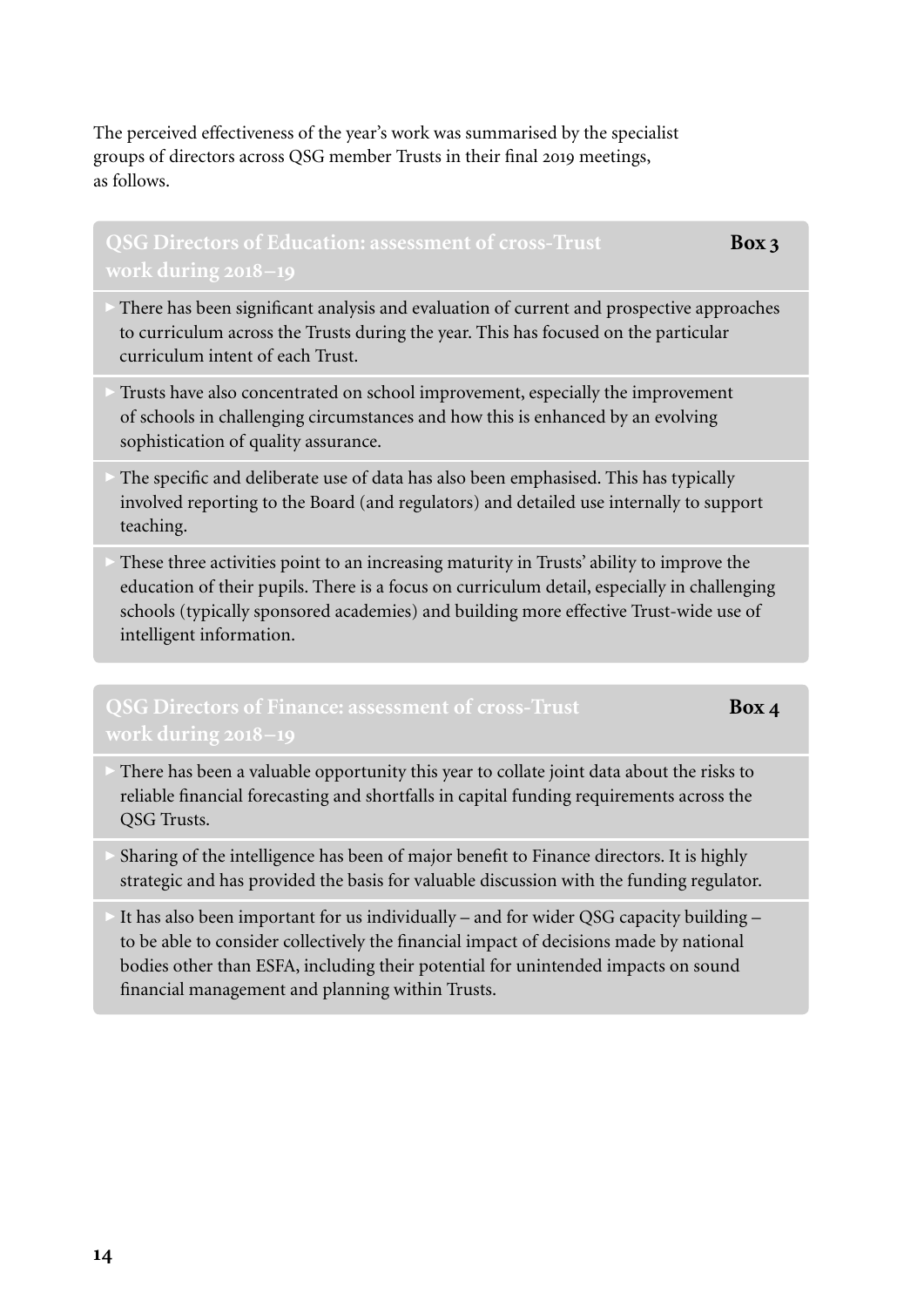# **QSG Directors of HR: assessment of cross-Trust Box 5**

The opportunity to share intelligence and discuss strategy with Teach First at a national level has been very helpful and generated much new insight during the year. There are clear opportunities to develop Trust-wide refinements to teacher recruitment informed by these discussions.

Analysis across QSG member Trusts has also been very helpful in understanding more clearly the changing expectations of both existing and prospective teachers, particularly in relation to flexible work hours and employment patterns across a working year.

Given the plethora of national initiatives to boost teacher recruitment and retention, distilling the essentials of sound recruitment through peer discussion is proving very valuable.

# **3.3 Strategy: QSQ CEOs in discussion with national education leaders**

Complementing the operational discussions just summarised, a total of six working sessions took place during 2018–19 at which the CEOs of QSG Trusts welcomed the following national education leaders as their guest:

- ~ Geoff Barton, *General Secretary, Association of School and College Leaders*
- ~ Sir David Carter, *National Schools Commissioner,* 2016–18
- ~ Russell Hobby, *Chief Executive Officer, Teach First*
- ~ Eileen Milner, *Chief Executive, Education and Skills Funding Agency*
- ~ Jonathan Simons, *Director, Public First*
- ~ Amanda Spielman, *Her Majesty's Chief Inspector of Schools*

These sessions had common purpose – to discuss with each guest how, in the area of education for which they were responsible and expert, MAT operations might be enhanced and refined for the benefit of all pupils.

In each case, this resulted in discussion that deepened the collective insight of the CEOs about the nature of incremental improvement in pupil education in the schools managed by QSG Trusts. At the same time, it allowed each guest to reflect on adjustments to processes in their own organisation that could assist the Trusts in achieving this shared goal.

Some of the joint perspectives generated by this type of process among the QSG CEOs are now summarised.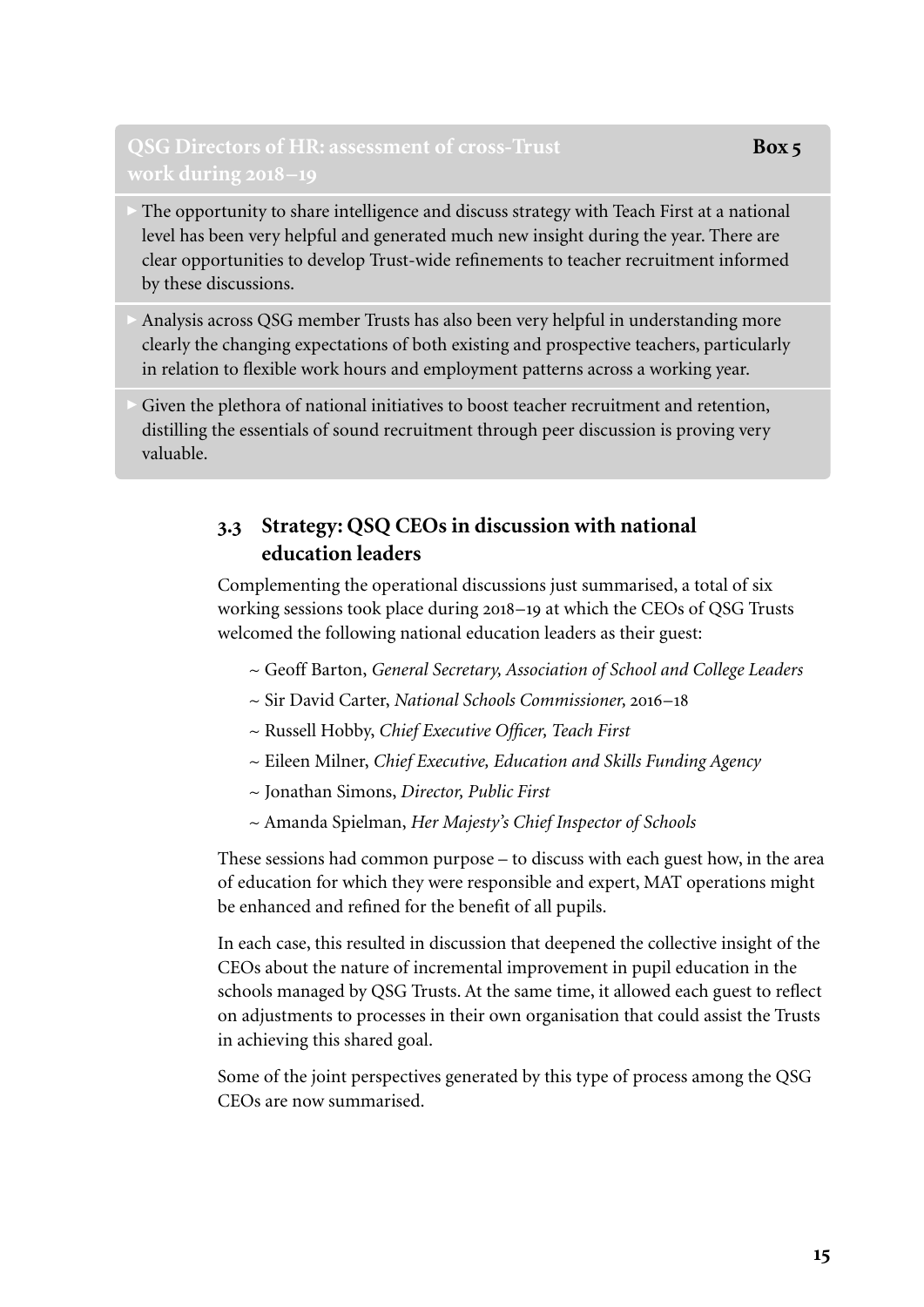Taken together, the guest sessions with national figures hosted by the QSG CEOs during 2018–19 reminded all those present that school management through MATs remains a recent innovation. There is much still to be learnt about the most effective ways in which policy and practice can be translated into high-quality classroom and co-curricular education, particularly among schools operating in challenging circumstances.

# **QSG CEOs: strategic perspectives and priorities Box 6**

- Most Multi-Academy Trusts are young organisations but many are maturing. The aims and methods of those Trusts committed to high ethical and operational standards are not well understood by most politicians, by many officers in regulatory bodies, by parents and by the wider public.
- This is of considerable importance, given that more than half of English school pupils are now educated in schools run by Trusts.
- Dialogue and information exchange between effective Trusts and national influencers is one helpful way of improving professional and public understanding. Another is the better collective dissemination of the work being done by Trusts with strong track records.
- Trusts are required to focus their operations on quality of education in schools, sound financial planning (despite uncertainties beyond their control) and the recruitment and retention of able teachers. These priorities are reflected in QSG's three specialist working groups.
- Amid all the pressures of day-to-day operations, it is important for Trusts regularly to review their work and outcomes with a community of like-minded peers.

Several of these discussions have resulted in follow-up activity designed to improve understanding and enhance operations in the core MAT areas of Education, Finance and HR. In particular, several guests enabled one or more senior specialist colleagues from their organisation to meet subsequently with members of the QSG working groups to look in more detail at how refinements to Education, Finance and HR practices in MATs might be assisted by enhanced processes of regulation and governance.

The final part of this section now reports on the more specific conclusions drawn from all of these discussions.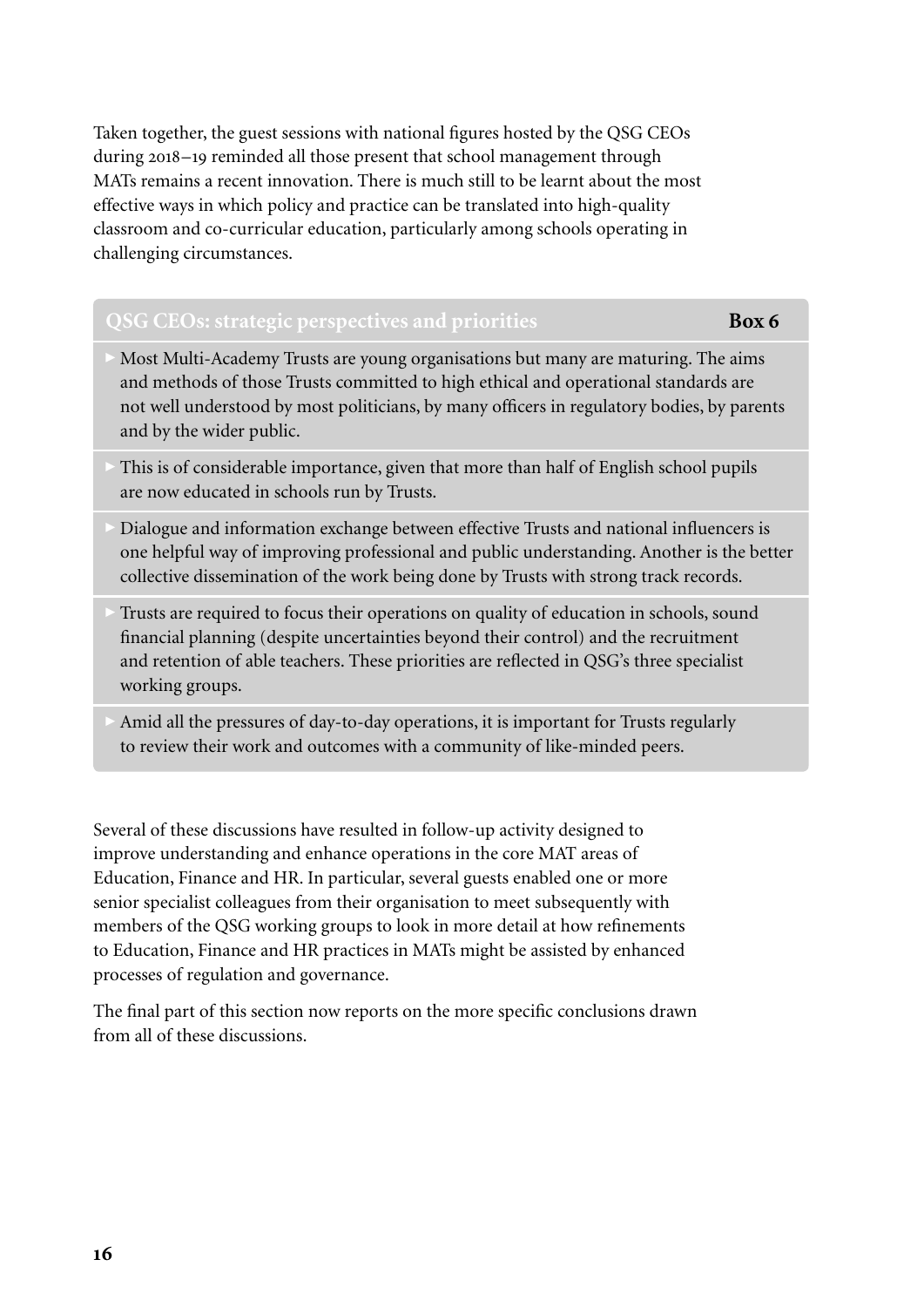# **3.4 Key conclusions of QSG discussion, intelligence gathering and analysis in 2018–19**

The specific conclusions which follow emerge from the four central themes that the QSG Trusts spent time considering in 2018–19.

# **ceo perspectives: the effective governance and management of groups of schools by trusts**

- $\sim$  Government officials and senior staff in regulatory bodies would gain from accessing deeper understanding of the practicalities of management and operations carried out in effective Multi-Academy Trusts. This is a model of detailed educational organisation with which they are largely unfamiliar.
- ~ MATs, collectively, need to fill this gap in professional knowledge and this is an important role for QSG.
- $\sim$  Linked to this, politicians and the public have a substantial knowledge gap (other than examples of MAT failures covered in the media). In particular, the leaders of effective and enabling Trusts need to explain their role as reliable stewards of finance and energisers of substantial community benefit.
- $\sim$  More generally, many in the education community beyond the proven leading Trusts have a limited understanding of the charities sector, including exemplary models of charity governance.
- ~ The most sophisticated Trusts are trailblazers. Their trustees and senior managers:
	- > bring operational coherence to a geographically muddled national policy programme for MATs;
	- > incubate and model value-added ways of managing schools through the use of focused, intelligent data;
	- > are clear-sighted about the balance to be struck between financial sustainability, local autonomy and innovation;
	- > contain the accumulated experience of the first generation of effective MAT leaders. This expertise – including how to assess the nature of risk – needs to be recorded and disseminated for the benefit of those who follow.
- $\sim$  Due to their geographical reach, QSG Trusts have strong national insight into the effectiveness and consistency of the role of the Regional Schools Commissioner, at a time when this is becoming more transactional (i.e. a return to intervention once individual schools are in difficulty). The work of the Headteacher Boards to which RSCs report is opaque.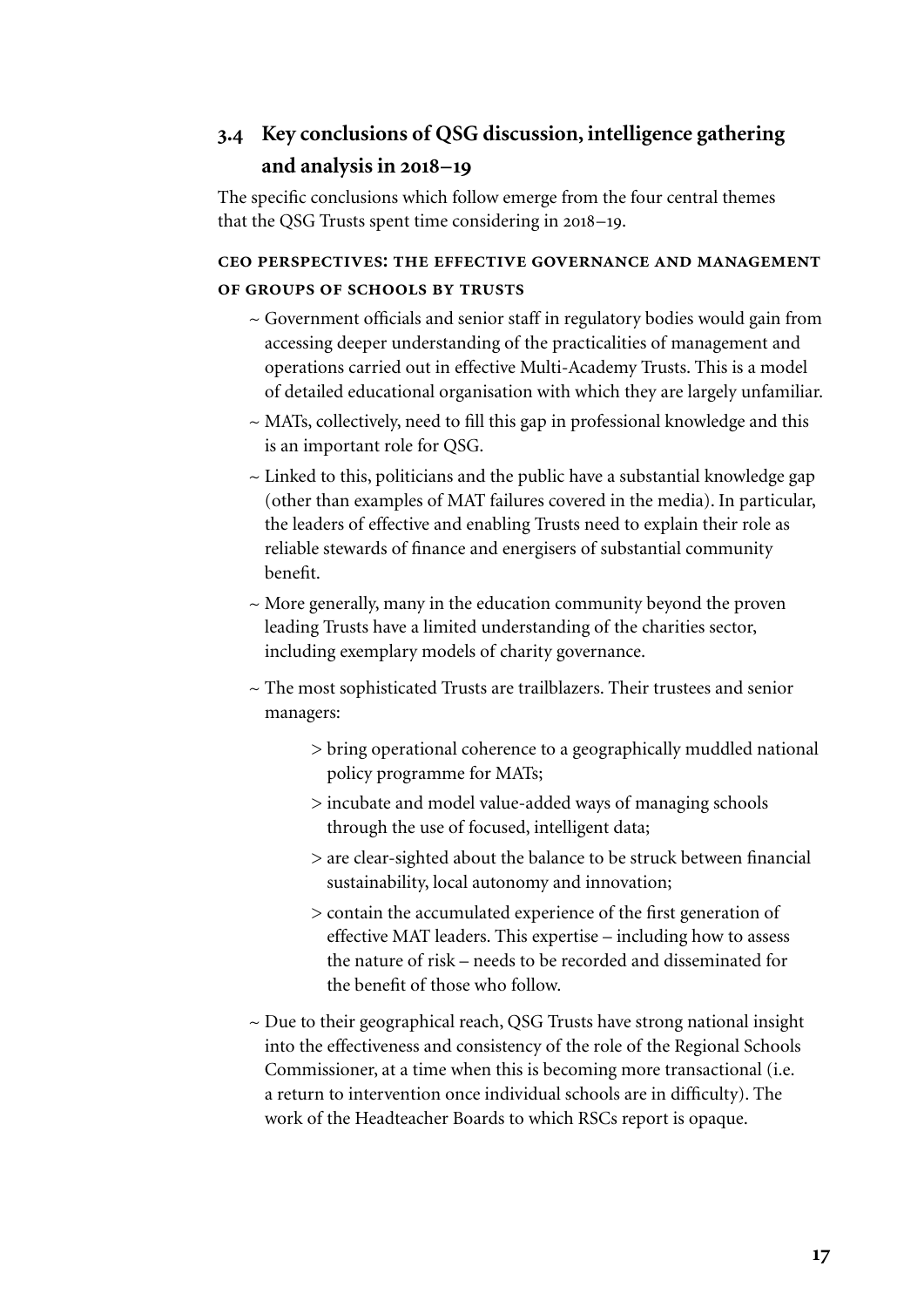- ~ QSG Trusts wish to increase their involvement with 'orphan schools', but this is often in conflict with acceptable levels of financial risk.
- $\sim$  Meanwhile, they welcome the prospect of further discussion with ESFA officials over: the best types of predictive financial analysis; how such work enables self-improvement (in both the financial performance of Trusts and the regulatory process); refinement in models of financial audit; the optimum scale of 'provider burden' to ensure healthy sustainability; and the problem of forecast data distorted by provider concerns about regulatory non-compliance.

# **quality of education in schools, including the role of inspection**

- $\sim$  How Trusts manage quality of education for all of the pupils in their schools has been refocused on curriculum in 2018–19, due partly to the launch of a new Ofsted inspection framework.
- $\sim$  QSG Trusts have broadly welcomed this development, although it brings with it specific challenges in the context of sponsored academies. In particular, should the curriculum be differentiated school-by-school to take into account the local situation? What is a good balance between Trustwide curriculum practice and local variation, and how might the latter be decided?
- $\sim$  This new focus on curriculum comes during a period in which QSG Trusts are becoming increasingly sophisticated in their curriculum decisionmaking.
- $\sim$  Trusts with knowledgeable and well-integrated management functions are able to assess the trade-off between efficiencies of scale when it comes to curriculum planning, and the energising effect of local responsibility for designing curricula well-matched to the culture of a specific school.
- $\sim$  In every case the curriculum needs to enhance the education of all pupils in a school. Linked to this, QSG Trusts would welcome external judgements that promote a broader view of school accountability.
- ~ In particular, QSG Trusts seek judgements about school quality that loosen the current nexus of a school's socio-economic profile, the course options available to pupils, and the forms of attainment most valued by politicians and regulators.
- $\sim$  The puzzle as to whether revised methods of inspection can reduce teacher workload remains unresolved.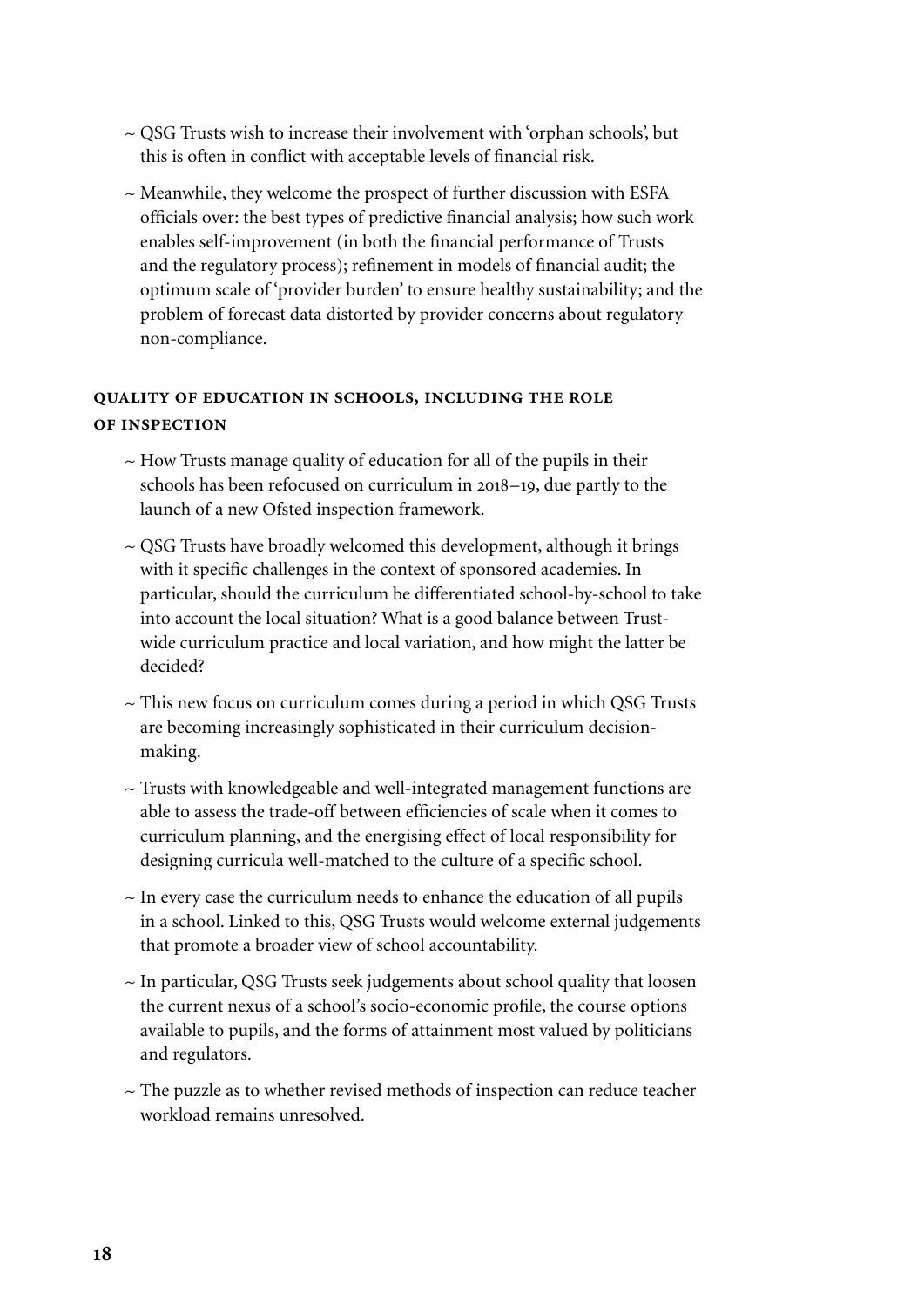## **sound financial planning in an uncertain and volatile environment**

- ~ Data collection across QSG Trusts in 2018–19 illustrates the complexities and difficulties of preparing sound long-term financial plans and forecasts in a climate of high political volatility.
- $\sim$  In particular, there are many uncertainties over income and expenditure estimates due to policy processes beyond the control and influence of MATs.
- $\sim$  Information pooled by six QSG Trusts (between them educating 58,000 pupils) calculated the extent of the 'best guesses' required when producing a revised income and expenditure forecast for 2020/21. The result indicated that potential variance between revised forecasts and eventual out-turn could amount to up to 5% of turnover in an era where clear policy decisions about school funding are being made by the government only one year at a time. This degree of uncertainty about recurrent income makes it very difficult for even the most experienced Trust boards to fulfil their obligation under the *Academies Financial Handbook 2019* (paras. 2.10–2.11) to "approve a balanced budget" and "ensure budget forecasts for the current year and beyond are compiled accurately".
- $\sim$  A second exercise pooled data from seven OSG Trusts (encompassing 143 schools educating 68,000 pupils between them) in order to compare the agreed capital funding they are due to receive with cost estimates of necessary expenditure identified from condition surveys, over a fiveyear period. This showed that, collectively, the Trusts were due to receive £8.6 million in order to pay for investment which the condition surveys calculated as requiring expenditure of £62.9 million. The likely result is that capital expenditure will be skewed to a bare minimum of improvements to site security and safety, rather than cost-effective and proactive maintenance over the longer term.
- ~ QSG Trusts fully understand that these inhibitors to sound financial planning 'on the ground' are a result of policies beyond the control of the Education and Skills Funding Agency.
- ~ In contrast, QSG has had useful discussions with ESFA this year on enhancements to services which are under the Agency's control: consistency in the audit process; a closer relationship between larger Trusts and specific ESFA staff members; and the better meshing of the annual cycles of the work of the Agency and of Trusts.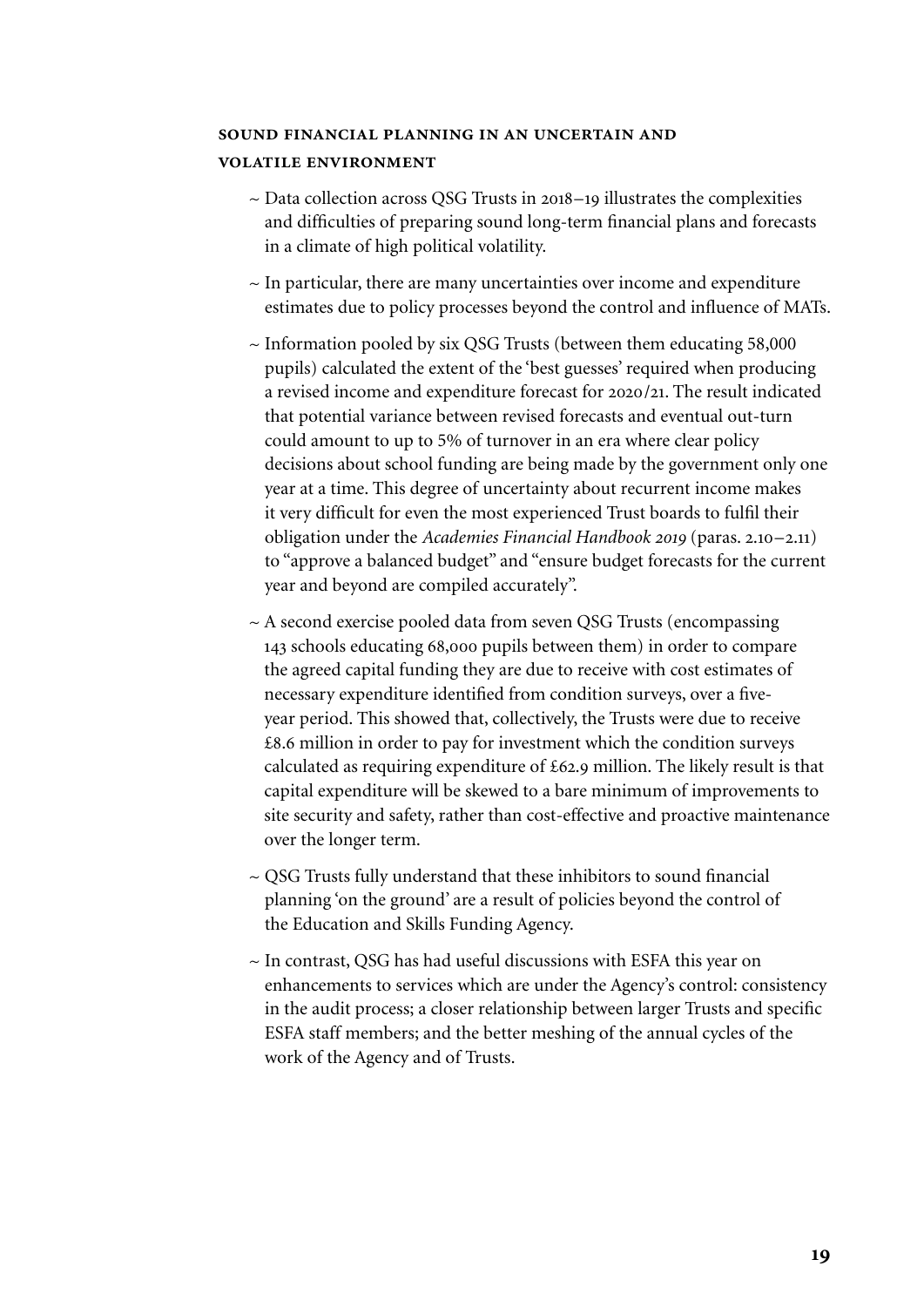#### **the recruitment and retention of able teachers**

- ~ Multi-Academy Trusts have a number of built-in advantages when it comes to managing teacher recruitment and retention. This applies particularly to those Trusts adhering to principles of ethical leadership and best-practice innovation.
- $\sim$  The restricted budgets of recent years make medium-term staffing goals no less relevant than before. A good example is the aim of making schools managed by Trusts among the most progressive and fulfilling kinds of work environment.
- $\sim$  Some of the HR practices which MATs have the potential to develop further include:
	- > careful planning of the workload of new teachers, allowing them space to grow as they gain experience;
	- > providing coherence and stability in working conditions and cultures, without cramping innovation and initiative;
	- > providing effective in-school mentoring and a managed turnover in staff roles, facilitated by the professional opportunities possible when schools are members of a well-managed Trust.
- $\sim$  Mixing experience and understanding in the development of early-career teachers and future leaders will remain an important discipline for Trusts. This should focus on both the structure and flexibility which characterise the most supple schools.
- $\sim$  Trusts also have a job to do in conveying realistically but with imagination the intrinsic rewards of teaching for the ambitious leader of tomorrow, as well as for the long-serving classroom teacher – and in reaching more effectively those community groups from which teacher recruitment is disproportionately low.
- $\sim$  MATs that have consistent success in creating effective school leaders are able to balance school routines and pedagogic innovation in creative and celebratory ways.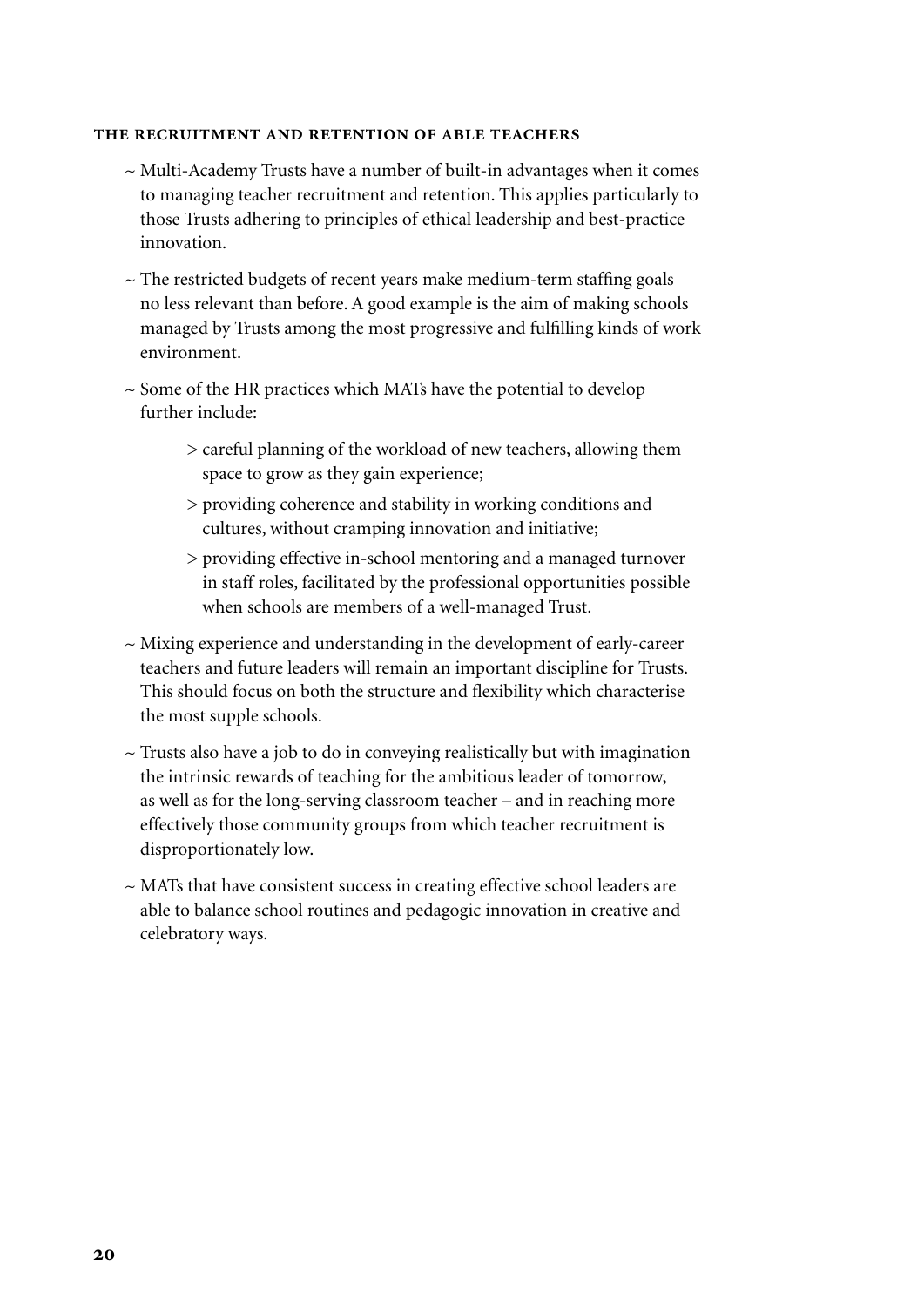#### **THE QUEEN STREET GROUP: priorities for 2019–20 4**

**The first year of QSG activity set out in the previous section has proved highly productive. This means that Queen Street Group work in 2019–20 will continue to focus on strategic discussion among the CEOs and invited guests, complemented by more detailed operational considerations of specialist groups in the areas of Education, Finance and HR. The work in the operational areas is expected to be informed by continuing discussion with officers in the relevant national bodies.** 

A number of themes for the work of QSG during 2019–20 can be anticipated and these are now listed briefly.

## **4.1 CEOs' strategic overview**

### **the national policy environment**

**Coherence** in the structure and operation of the government's academies programme will continue to preoccupy the CEOs of leading Trusts. The QSG CEOs are well placed to suggest practical refinements to the work of **Regional Schools Commissioners**, especially when it comes to the processes involved in brokering academy sponsorship. (This process perspective runs in parallel with the policy remit of Headteacher Boards in their capacity as advisory bodies.)

#### **the public understanding of multi-academy trusts**

The QSG CEOs have the task of further **explaining to a range of audiences**, professional and lay, what Multi-Academy Trusts with proven track records and clear ethical commitments are **seeking to achieve** on behalf of the pupils for whom they are responsible and as well-governed stewards of public finance.

#### **smarter work in school-level education**

In concert with many other organisations, QSG CEOs will continue to review and commission examples of **innovation in the ways in which schools can best meet the needs of a fast-changing society** infused with digital technologies. Potential areas for innovation within and across QSG Trusts include:

- ~ further streamlining of management data about school processes;
- ~ the need to avoid potential 'stagnation' in the school workforce compared to the flexible working arrangements offered in other employment sectors;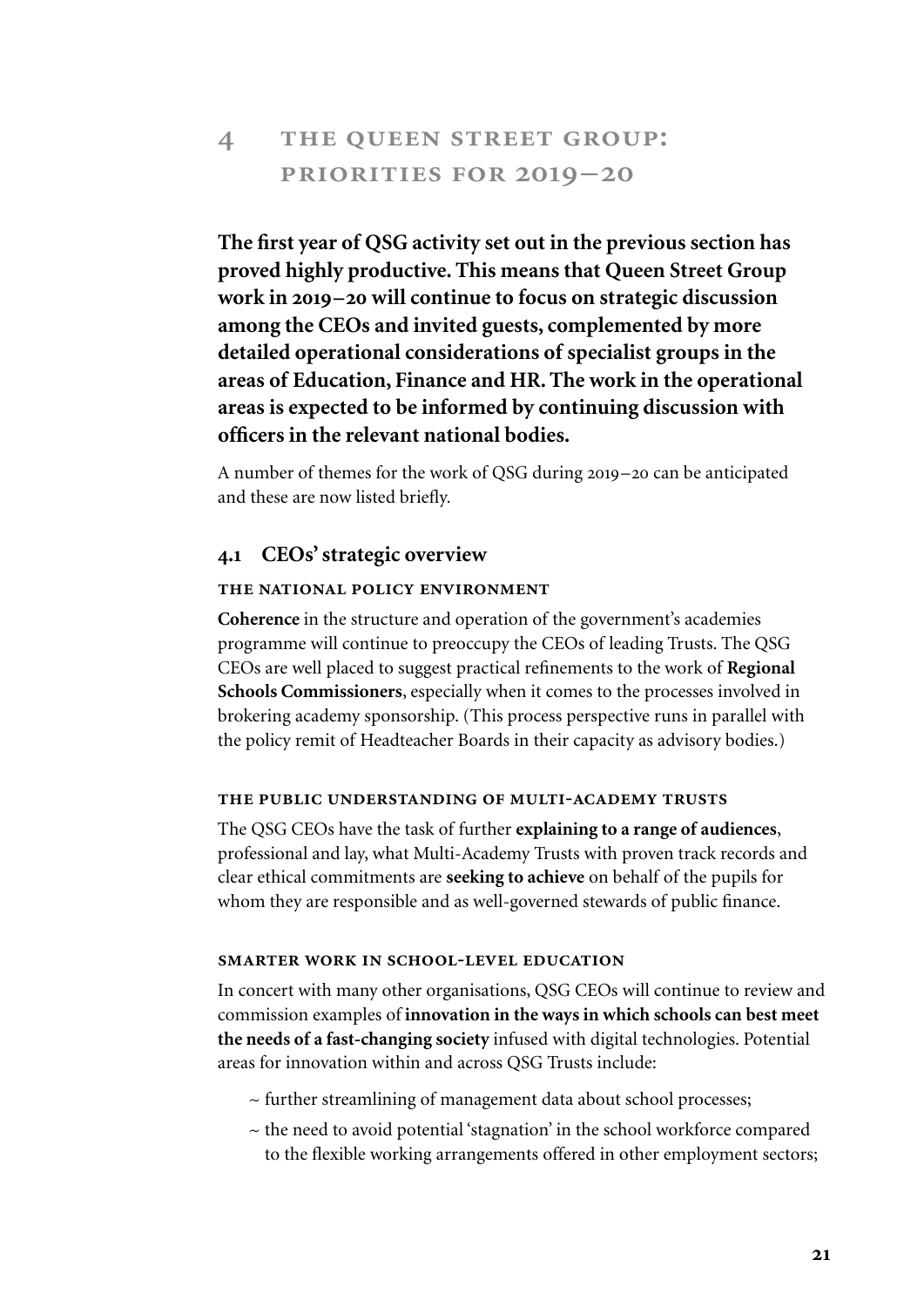- $\sim$  technology-enhanced learning, including AI solutions such as adaptive on-line marking tools;
- $\sim$  better use of data across QSG Trusts, including annual average: rates of teacher turnover; numbers of school-level senior management vacancies; and numbers of headteacher vacancies;
- $\sim$  providing opportunities within Trusts for early-career teachers with strong leadership potential to observe staff discussions and better anticipate the varied work cultures among QSG Trusts.

#### **further development of qsg as an organisation**

The QSG CEOs are likely in 2019–20 to elaborate their stance on **ethical leadership** in education. They will also need to formalise the **procedure for admitting additional Trusts** into QSG membership.

# **4.2 Education**

#### **key challenges for qsg trusts in 2019–20**

The QSG Education group sees these as including:

- i) increased **financial pressure on academies and Trusts**, compounding geographic variations within Trusts that work across local authorities. There can be significant disparity between the funding received by schools in the same Trust;
- ii) a continued focus on the **well-being of staff** within Trusts. Tensions to be managed include reduced workload coupled with reduced funding, while continuing the extra work involved in improving schools in difficulties;
- iii) a fresh focus on the intrinsic **curriculum ethos** of Trust schools, not least: in small primary schools; at Key Stage 3 (age group 11 to 14), including those 'disapplied' from the mainstream curriculum; and in relation to the English Baccalaureate, pupils with Special Educational Needs and Disabilities and those in alternative provision.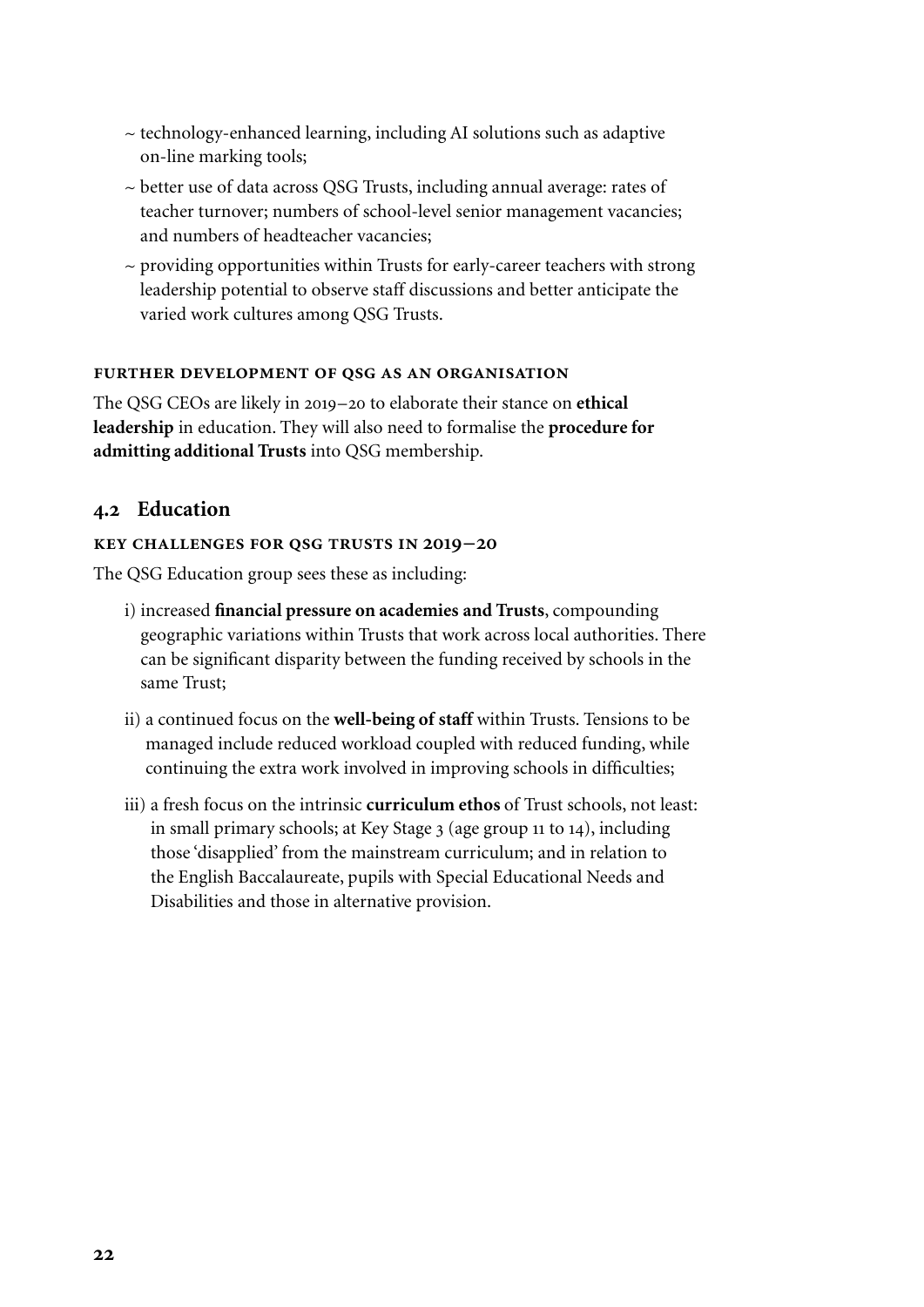# **4.3 Finance**

#### **key challenges for qsg trusts in 2019–20**

The QSG Finance group sees these as including:

- i) securely governed Trusts faced with increasing financial pressures being **increasingly unlikely to take on schools in challenging circumstances** where due diligence highlights significant investment challenges (e.g. deficits and run-down estate, coupled with the need for substantial school improvement measures);
- ii) a continuing or growing gap between the funding required for **capital projects** based on condition surveys and the finance available. QSG Trusts would welcome fresh discussions with the funding regulator on permitted income diversification;
- iii) continued difficulty in **accurate financial forecasting** based on short-term government spending announcements remaining a significant risk for trustee boards to manage and mitigate.

# **4.4 HR**

## **key challenges for qsg trusts in 2019–20**

The QSG HR group sees these as including:

- i) the continuing challenge of **recruiting high-quality prospective teachers**, particularly within the established shortage subjects, and addressing the long-term goal of **a substantial increase in the number of Black, Asian and minority ethnic (BAME) teachers and leaders** in English schools;
- ii) support for schools in achieving their aims to **streamline staff workload** at a time when the inspection framework is undergoing substantial change. Indeed, **investment in staff** – to secure not simply their well-being but foster their sense of fulfilment through better training and development – is a crucial activity of Trusts;
- iii) exploring more systematically the roles of different groups of staff within Trusts (teaching and non-teaching) responsible for **school performance and its development**, and how the goals set are supported.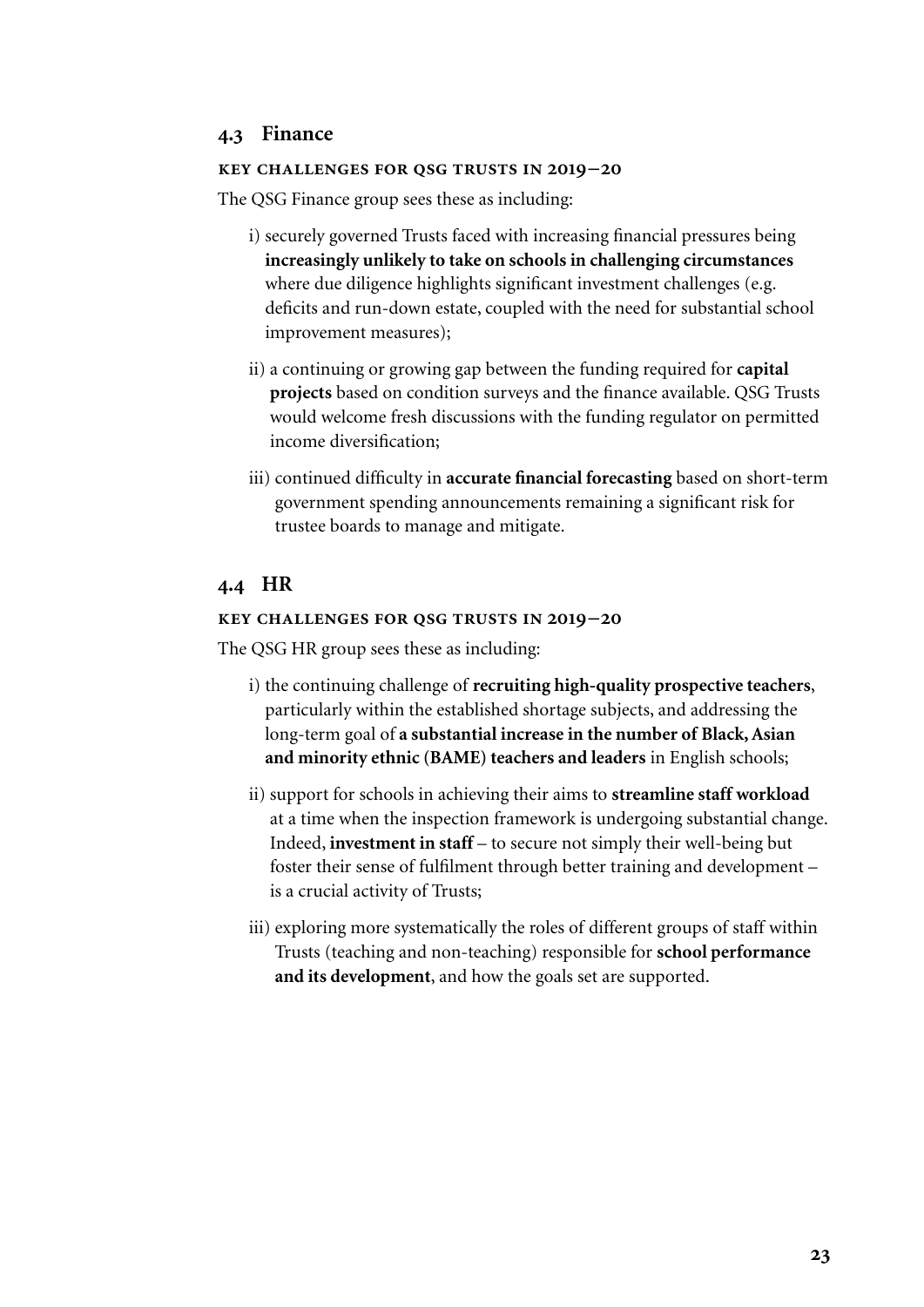# **5 conclusions**

**The Queen Street Group has met the aims set for its first year of formal operation. Processes designed to enable discussion and analysis have worked well, the conclusions drawn achieved a wide degree of consensus across member Trusts and the priorities identified for next year and beyond are well grounded, if challenging.**

This success is due to all those involved with QSG adhering to the main objectives set for the organisation in the summer of 2018:

- ~ a concerted focus on operational effectiveness;
- $\sim$  development of expertise among the Trusts' specialist senior staff;
- $\sim$  practical discussion with the staff of national bodies and regulatory organisations on enhanced processes and clearer understanding of respective roles;
- $\sim$  an opportunity to think ahead as to how school improvement in sponsored academies in particular might develop.

The opportunity to arrive at a clearer understanding of the respective roles of regulators and Trusts has been particularly valuable and has provided a forum for discussing such questions as: inconsistencies of practice in different parts of the country; the need to ensure that MATs have sufficient time to set an effective course for any school that has lost its way; the application of consistent criteria when matching Trusts to sponsored academies or implementing processes of inspection and audit; and improved dialogue between the Education and Skills Funding Agency, Regional Schools Commissioners and Trusts when authorising the adoption of an 'orphan school' or the dismantling of an underperforming MAT.

The policy process in education constantly throws up new priorities and demands (even when, as during 2018/19, the stasis associated with 'waiting for Brexit' generated operational challenges of its own). However, relentless activity aimed at improvement does not necessarily result in institutional learning, or increased sophistication, across those organisations beyond schools whose remit and reach affect the work of teachers and pupils on a termly, monthly and weekly basis.

This focus on institutional learning across Trusts with substantial responsibilities for young people – including those being educated in challenging circumstances against a backdrop of inevitable social and educational change – is the essence of why these 17 Trusts have come together to form the Queen Street Group. In so doing, they seek to exemplify a reliable constant in school governance and management informed by shared ethical values.